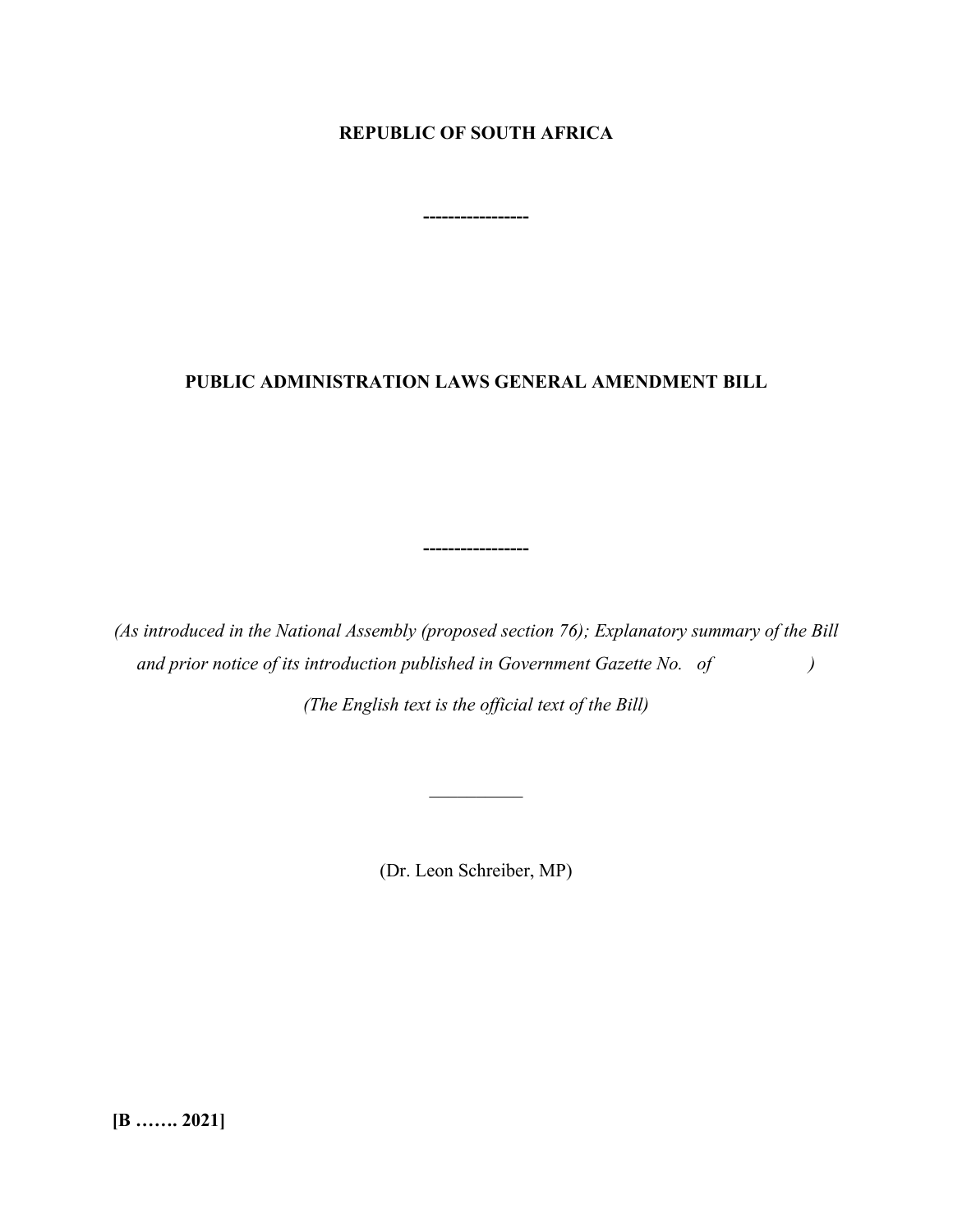#### **GENERAL EXPLANATORY NOTE:**

**[ ]** Words in bold type in square brackets indicate omissions from existing enactments.

> Words underlined with a solid line indicate insertions in existing enactments.

#### **BILL**

 $\mathcal{L}_\mathcal{L} = \mathcal{L}_\mathcal{L} = \mathcal{L}_\mathcal{L} = \mathcal{L}_\mathcal{L} = \mathcal{L}_\mathcal{L} = \mathcal{L}_\mathcal{L} = \mathcal{L}_\mathcal{L} = \mathcal{L}_\mathcal{L} = \mathcal{L}_\mathcal{L} = \mathcal{L}_\mathcal{L} = \mathcal{L}_\mathcal{L} = \mathcal{L}_\mathcal{L} = \mathcal{L}_\mathcal{L} = \mathcal{L}_\mathcal{L} = \mathcal{L}_\mathcal{L} = \mathcal{L}_\mathcal{L} = \mathcal{L}_\mathcal{L}$ 

**To amend—**

- **the Public Service Act, 1994, so as to insert and delete definitions; to provide for the duty to report to the Commission when an executive authority or head of department acts on a direction of the Commission; to provide that special service benefits to heads of departments are not permissible on dismissal of that head of department; to provide for clarity in respect of directions and recommendations made by the Commission; to provide for the limitation of political rights under certain circumstances; to remove the Commission from the ambit of the Public Service Act, 1994 (Proclamation No. 103 of 1994);**
- **the Public Service Commission Act, 1997, so as to insert and amend definitions; to elucidate the power of the Commission to give directions related to recruitment, transfers, promotions and dismissals; to grant the Commission the power to take remedial action; to provide for the Office of the Commission, its human resources, the administration and management of the Office of the Commission; to provide for delegations by the executive authority; and**
- **the Public Administration Management Act, 2014, so as to require the Minister to obtain the concurrence of the executive authority of the Public Service Commission in respect of a directive to be applicable to the Office of the Public Service Commission,**

#### **and to provide for matters connected therewith.**

BE IT ENACTED by the Parliament of the Republic of South Africa, as follows:―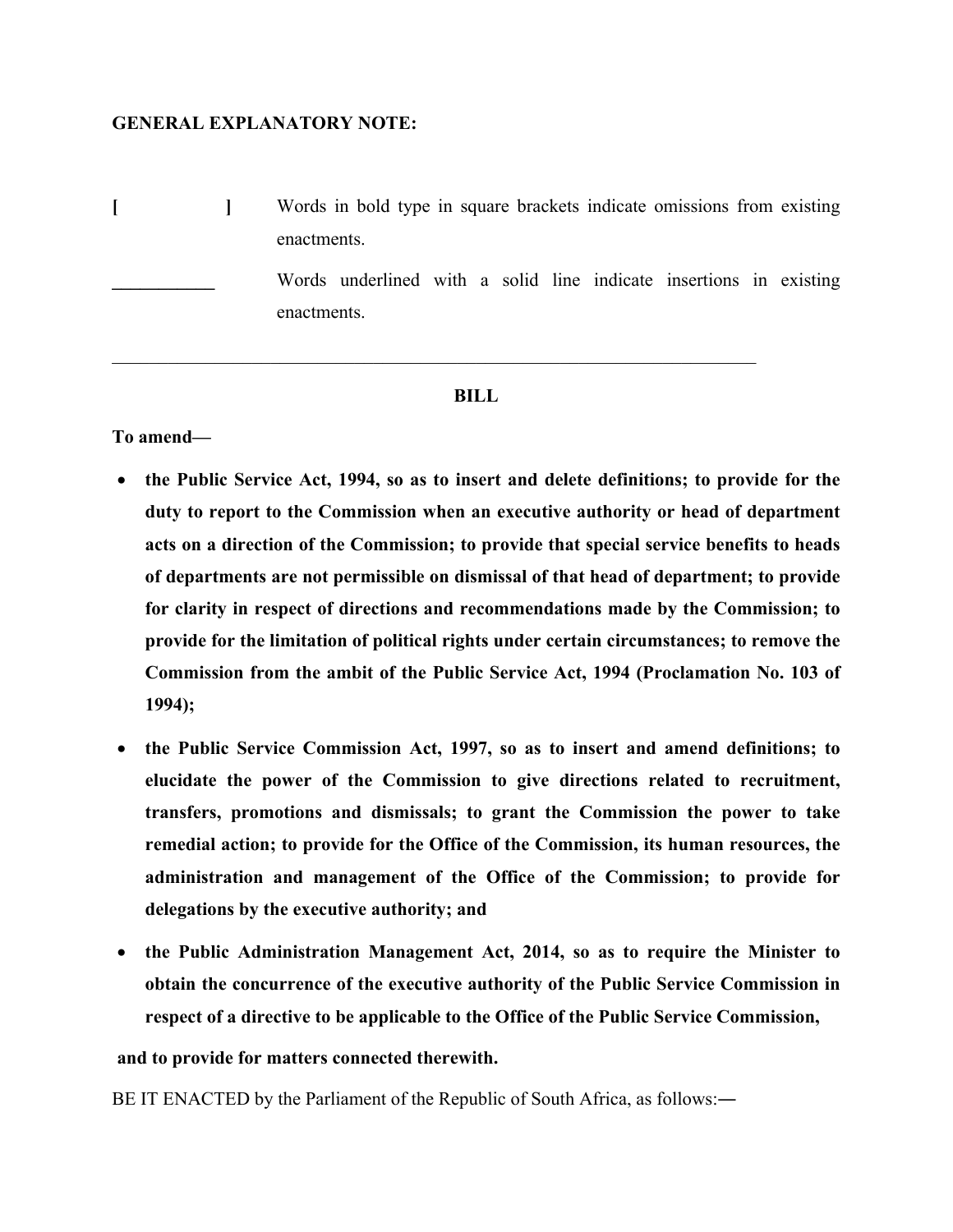**Amendment of section 1 of Act promulgated under Proclamation 103 of 1994, as substituted by section 1 of Act No. 30 of 2007 and amended by section 53 of Act 11 of 2013**

- **1.** Section 1 of the Public Service Act, 1994, is hereby amended—
	- *(a)* by the deletion in the definition of '' executive authority'' of paragraph *(c)*; and
	- *(b)* by the insertion after the definition of ''organ of state'' of the following definition:

'' **'political office'**, in relation to a political party, political organisation or structure of either, means—

- *(a)* the position of chairperson, deputy chairperson, secretary, deputy secretary or treasurer of the party organisation nationally or in any province, region or other area in which the party operates;
- *(b)* any position in the party or organisation equivalent to a position referred to in paragraph *(a)*, irrespective of the title designated to the position; or
- *(c)* any position of authority in that party, organisation or structure;''.

# **Amendment of section 5 of Act promulgated under Proclamation 103 of 1994, as substituted by section 3 of Act 47 of 1997 and amended by section 7 of Act 30 of 2007**

**2.** Section 5 of the Public Service Act, 1994, is hereby amended by the substitution in subsection (8) for paragraph *(b)* of the following paragraph:

''*(b)* If the Commission issues a direction contemplated in paragraph *(a)*, the relevant executive authority or head of department, as the case may be, shall implement the direction as soon as possible after receipt of the written communication conveying the direction **[but, in any event, within 60 days after the date of such receipt]** and shall duly report thereon in accordance with section 10A of the Commission Act.''.

**Amendment of section 12 of Act promulgated under Proclamation 103 of 1994, as substituted by section 17 of Act 30 of 2007**

**3.** Section 12 of the Public Service Act, 1994, is hereby amended by the substitution for subsection (4) of the following subsection: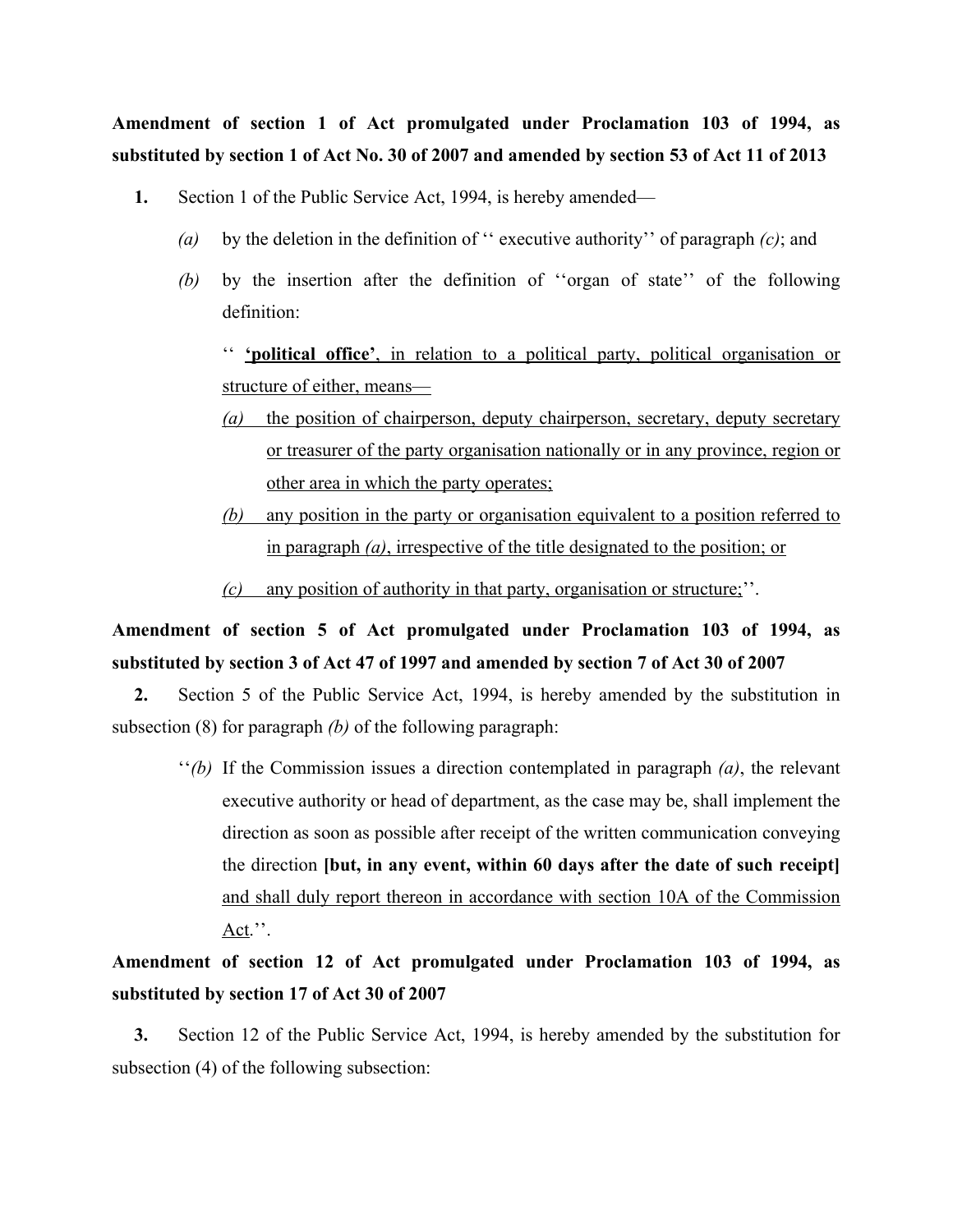''(4) If it is in the public interest and it is allowed by a determination made in terms of section 3(5), an executive authority may, on the conditions provided for in such determination, grant a special service benefit to the head of the relevant department before or at the expiry of his or her term of office or an extended term, or at the time of retirement **[or dismissal]** from the public service.''.

## **Amendment of section 31 of Act promulgated under Proclamation 103 of 1994, as amended by section 26 of Act 47 of 1997 and section 27 of Act 30 of 2007**

**4.** Section 31 of the Public Service Act, 1994, is hereby amended by the substitution in subsection (3) for paragraph *(b)* of the following paragraph:

''*(b)* "determination of the Minister" includes any **[recommendation]** direction of the Public Service Commission established by section **[209 (1)]** 196 of the Constitution **[of the Republic of South Africa, 1993 (Act No. 200 of 1993)]**, or a recommendation of any commission for administration, public service commission or other like institution established by or under, or which functioned in accordance with, any such law; and''.

## **Amendment of section 35 of Act promulgated under Proclamation 103 of 1994, as substituted by section 31 of Act 30 of 2007**

**5.** Section 35 of the Public Service Act, 1994, is hereby amended by the substitution for subsection (2) of the following subsection:

''(2) After the Commission has investigated and considered any such grievance, the Commission **[may recommend that]** must direct the relevant executive authority **[acts]** to act in terms of a particular provision or particular provisions of this Act or any other law if, having regard to the circumstances of the case, the Commission considers it appropriate to make such a **[recommendation]** direction.''.

### **Insertion of section 35A in Act promulgated under Proclamation 103 of 1994**

**6.** The following section is hereby inserted in the Public Service Act, 1994, after section 35:

#### ''**Limitation of political rights**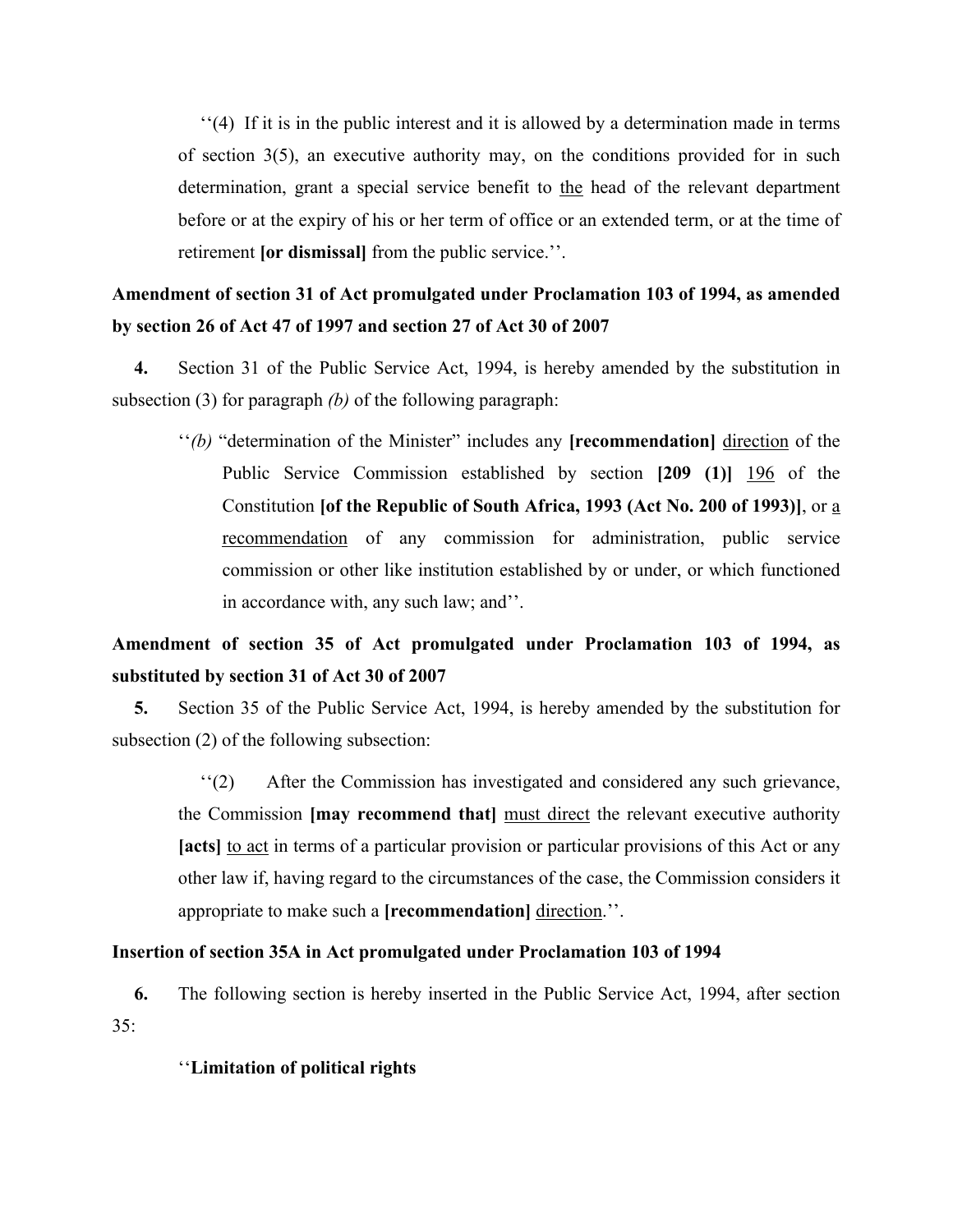**35A.** (1) An employee may not hold political office in a political party or political organisation, whether in a permanent, temporary or acting capacity.

(2) A person who is an employee when subsection (1) becomes operational, and that holds political office as contemplated in subsection  $(1)$ —

- *(a)* must comply with subsection (1) within one year of the commencement of subsection (1); and
- *(b)* must resign from any political office before accepting a promotion, transfer or secondment.

(3) Except for the limitation to hold political office, subsection (1) may not be construed as prohibiting an employee from exercising their other political rights as contemplated in section 19 of the Constitution.''.

# **Amendment of Schedule 1 to Act promulgated under Proclamation No. 103 of 1994, as substituted by Proclamation 43 of 2014, and amended by Proclamation 52 of 2016, Proclamation 56 of 2016 and Proclamation 25 of 2019**

**7.** Schedule 1 to the Public Service Act, 1994, is hereby amended by the deletion in column 1 thereof, of the phrase "Office of the Public Service Commission" and the deletion in column 2 thereof, of the phrase "Director General: Office of the Public Service Commission".

#### **Amendment of section 1 of Act 46 of 1997**

- **8.** Section 1 of the Public Service Commission Act, 1997, is hereby amended
	- *(a)* by the insertion before the definition of "Commission" of the following definition: '' **"chief executive officer"** means the head of the Office of the Commission as contemplated in section 13B;";
	- *(b)* by the substitution for the definition of "Constitution" of the following definition: '' **"Constitution"** means the Constitution of the Republic of South Africa, 1996 **[(Act No. 108 of 1996)]**;
	- *(c)* by the insertion after the definition of "Constitution" of the following definitions: '' **"employee"** means the staff of the Commission as contemplated in section 13E, and includes the chief executive officer of the Commission contemplated in section 13B;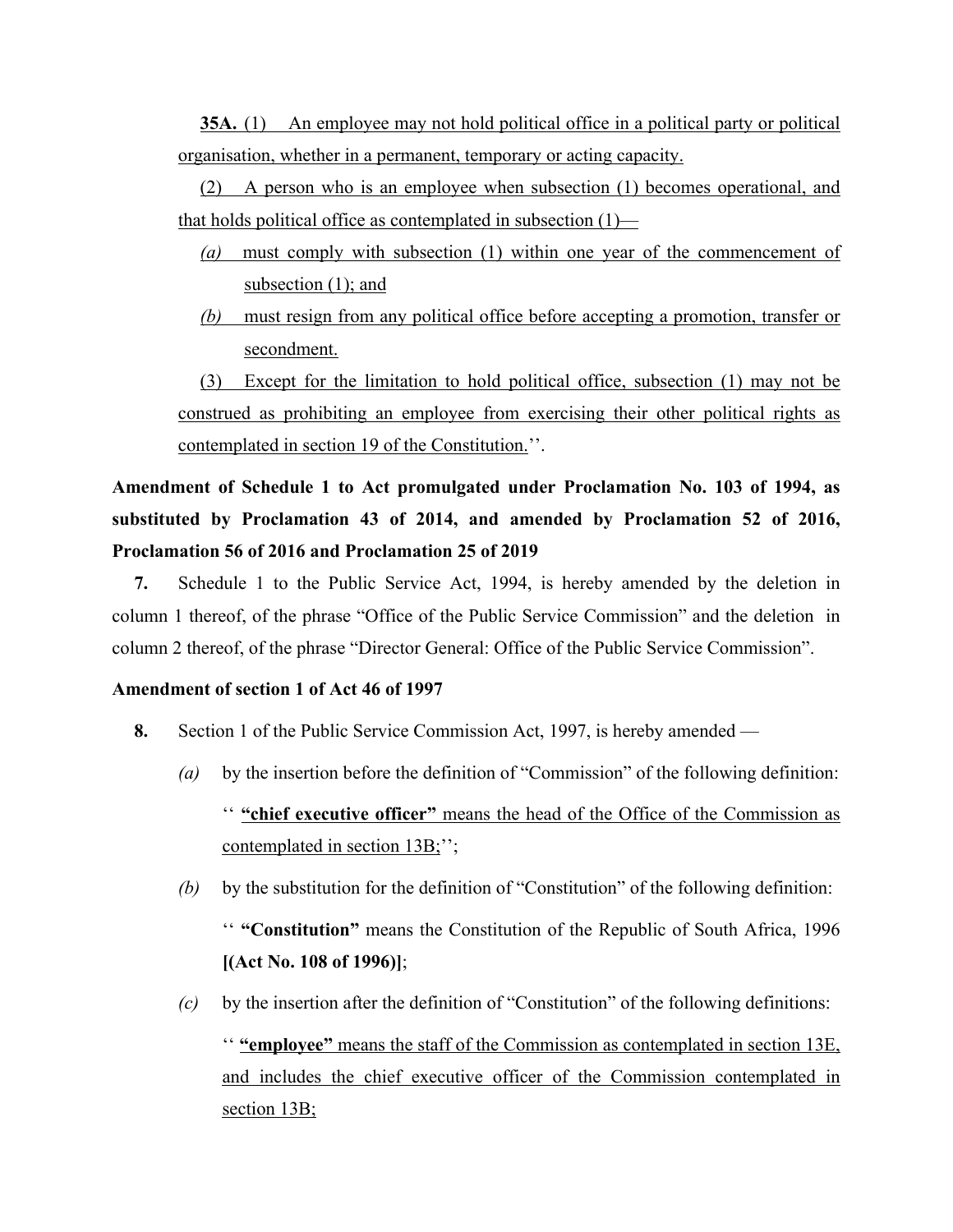**"executive authority"** means the chairperson of the Commission;'';

*(d)* by the substitution for the definition of "officer" of the following definition:

'' **"officer"** means **[an officer as defined in section 1(1) of the Public Service Act, and includes]** an employee **[contemplated]** defined in section 1**[(1)***(a)***]** of the Public Service **[Amendment]** Act**[, 1996 (Act No. 13 of 1996)]**;'';

*(e)* by the insertion after the definition of "officer" of the following definition:

'' **"political office"** in relation to a political party, political organisation or structure of either, means—

- *(a)* the position of chairperson, deputy chairperson, secretary, deputy secretary or treasurer of the party or organisation nationally or in any province, region or other area in which the party operates;
- *(b)* any position in the party or organisation equivalent to a position referred to in paragraph *(a)*, irrespective of the title designated to the position; or

*(c)* any position of authority in that party, organisation or structure;'';

*(f)* by the insertion after the definition of "Public Service Act" of the following definition:

'' **"relevant authority"** means the executive authority or the head of department as contemplated in the Public Service Act, or such other authority to whom the measure, direction, recommendation, advice, or other deliverable contemplated in section 10A was directed;"; and

*(g)* by the insertion after the definition of "rule" of the following definition:

'' **"staff of the Commission"** means the persons appointed in terms of section  $13E$ ;".

## **Insertion of section 8A in Act 46 of 1997**

**9.** The following section is hereby inserted in the Public Service Commission Act, 1997, after section 8:

## ''**Directions on recruitment, transfers, promotions, and dismissals**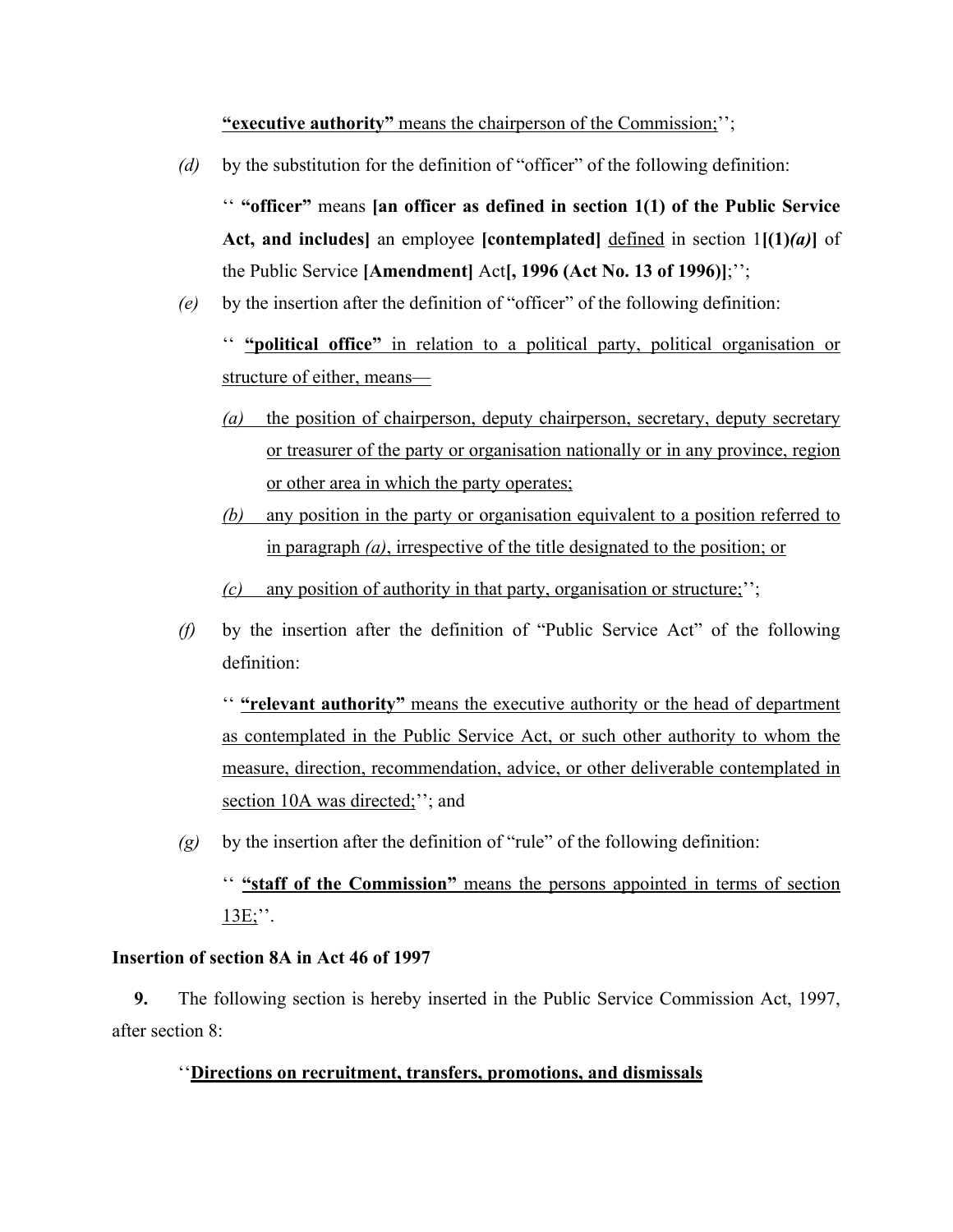**8A.** (1) The Commission must give directions contemplated in section 196(4)(d) of the Constitution, to every sector, administration and institution of the public administration, including the Commission itself.

(2) The directions contemplated in subsection (1) must, amongst others, require that any decision relating to recruitment, transfer or a promotion is consistent with the values and principles set out in section 195(1) of the Constitution and, as contemplated in section  $195(1)(i)$ , is based on, amongst others—

- *(a)* ability, demonstrated by proficiency, including training or other qualification, and skill that is required for the relevant area in which the recruitment, transfer or promotion is being done; and
- *(b)* objectivity and fairness, so that any recruitment, transfer or promotion—
	- (i) is done on merit alone; and
	- (ii) does not favour or prejudice any person because that person supports, or does not support, a particular political party or cause.

(3) The directions contemplated in subsection (1) must, in order to ensure that employment and personnel management practices are based on objectivity and fairness, include a prohibition on any recruitment, transfer, promotion or dismissal being effected based on, in part or in whole, a particular person's support of, or opposition to, a particular political party or cause.

(4) The directions contemplated in subsection (1) must be published in the *Gazette* within one year of the commencement of the Public Administration Laws General Amendment Act, 2021.

- (5) *(a)* Every sector, administration and institution of the public administration must annually, within one month of the end of a financial year, submit a written report to the Commission on steps taken to comply, and the extent to which they complied, with the directions contemplated in subsection (1), for that financial year.
- *(b)* The written report contemplated in paragraph *(a)* must also set out all incidents of non-compliance with the directions contemplated in subsection (1), provide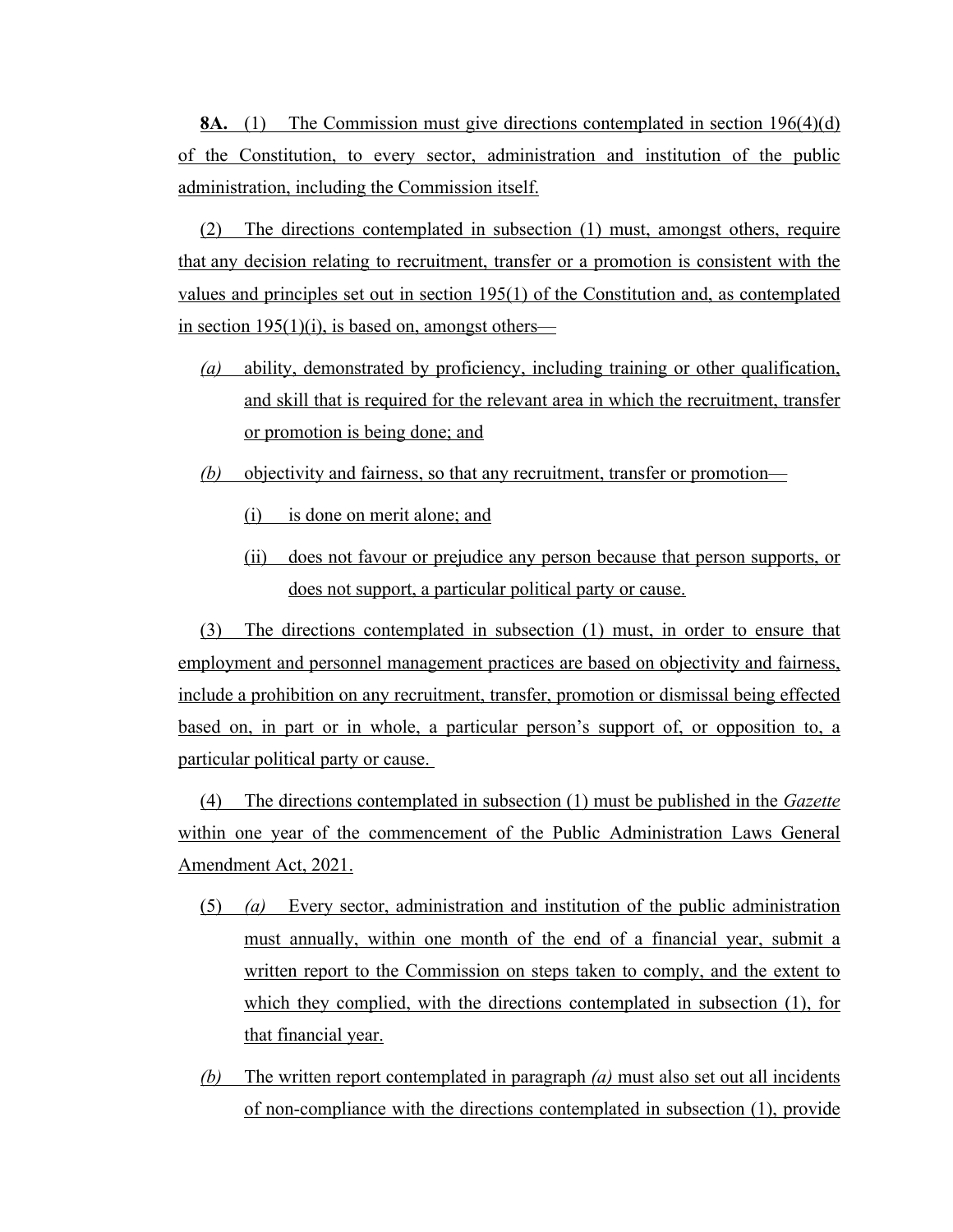reasons for such non-compliance and indicate steps taken to ensure future compliance.

(6) Where the Commission has any concern with the compliance or noncompliance as reported under subsection (5), the Commission may take remedial action in respect of that sector, administration and institution of the public administration, as contemplated in section 10A.

(7) Any person who fails to comply with a direction under this section shall be guilty of an offence and liable on conviction to a fine or to imprisonment for a period not exceeding 12 months or to both such fine and such imprisonment.''.

### **Insertion of section 10A in Act 46 of 1997**

**10.** The following section is hereby inserted in the Public Service Commission Act, 1997, after section 10:

## "**Taking remedial action**

10A. (1) The Commission must, when—

*(a)* proposing measures;

- *(b)* giving directions, other than the directions contemplated in section 8A;
- *(c)* making a report to an executive authority;
- *(d)* recommending appropriate remedies;
- *(e)* providing advice to national and provincial organs of state; or
- *(f)* exercising or performing an additional function or power prescribed by an Act of Parliament that involves a deliverable that is either a direction or that is guiding in nature,

stipulate a time-frame, of no more than 60 days, within which the relevant authority must in writing report to the Commission on what it did, or planned to do, in respect of that measure, direction, recommendation in a report, recommendation of a remedy, advice or other deliverable.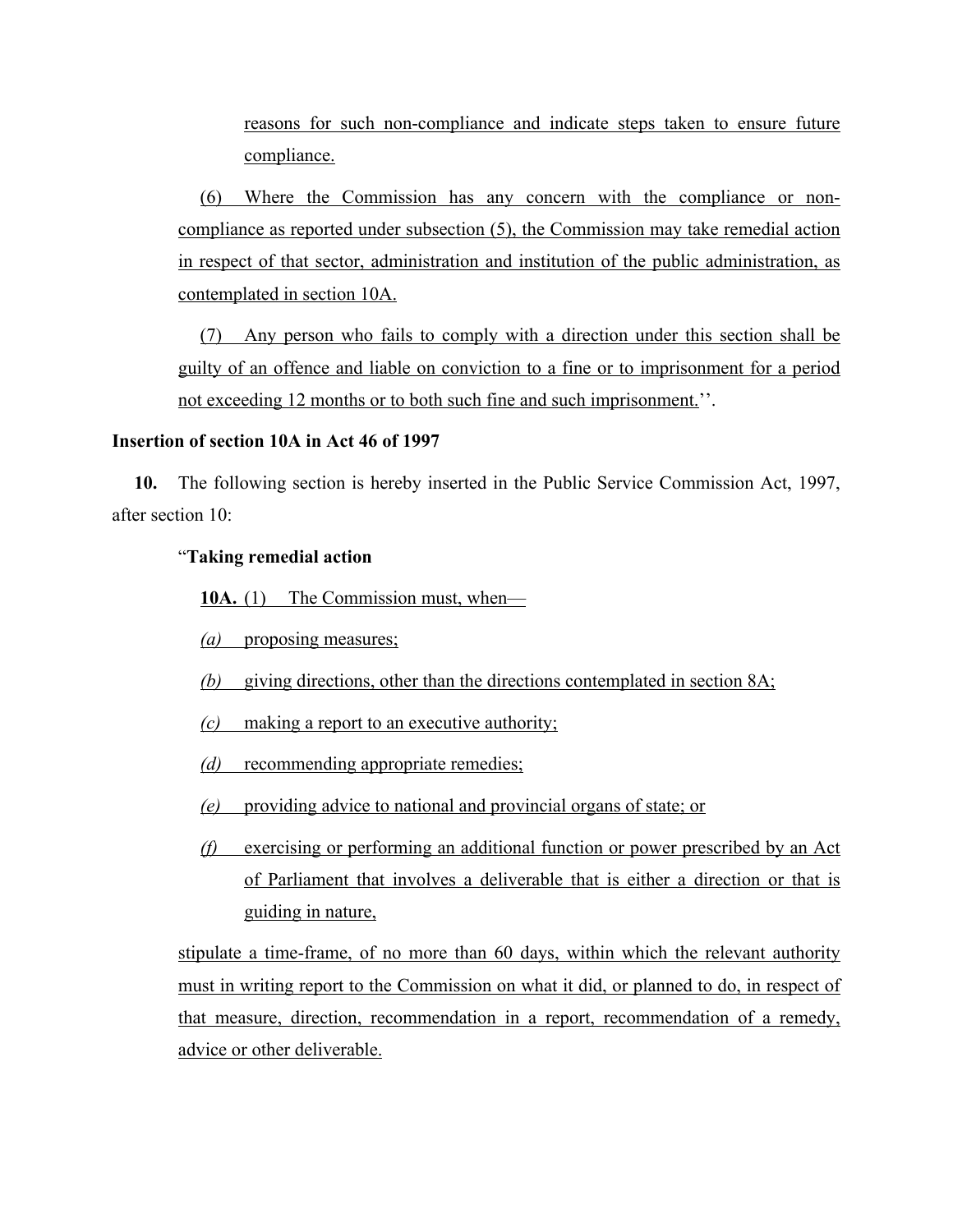(2) The relevant authority must include the following in the written report contemplated in subsection (1):

- *(a)* Actions already taken to give effect to that measure, direction, recommendation in a report, recommendation of a remedy, advice or other deliverable;
- *(b)* planned actions to give further effect to that measure, direction, recommendation in a report, recommendation of a remedy, advice or the other deliverable and—
	- (i) the person responsible for the implementation of such actions; and
	- (ii) the time-frames within which these actions are to be implemented; and
- *(c)* where the relevant authority disagrees with that proposed measure, recommendation in a report, recommendation of a remedy, advice or the deliverable that is guiding in nature, whether in whole or in part—
	- (i) the information contemplated in paragraphs *(a)* and *(b)* in respect of the part that the relevant authority agrees with;
	- (ii) the reasons why the relevant authority so disagrees; and
	- (iii) the actions that the relevant authority is following, and plans to follow, to resolve the relevant issue, as well as the person responsible, and the timeframes applicable, to implement such actions.

(3) Where the Commission has a material concern with the reasons provided by the relevant authority for disagreeing with the Commission, or with any of the actions implemented, or planned, by the relevant authority, the Commission—

- *(a)* may summons the relevant authority to appear before the Commission in the same manner as is contemplated in section 10, read with the necessary changes; and
- *(b)* must table its concern in the relevant national or provincial legislature within 60 days of receipt of the written report contemplated in subsection (1), or the date of the appearance contemplated in paragraph *(a)*, whichever date is the latest.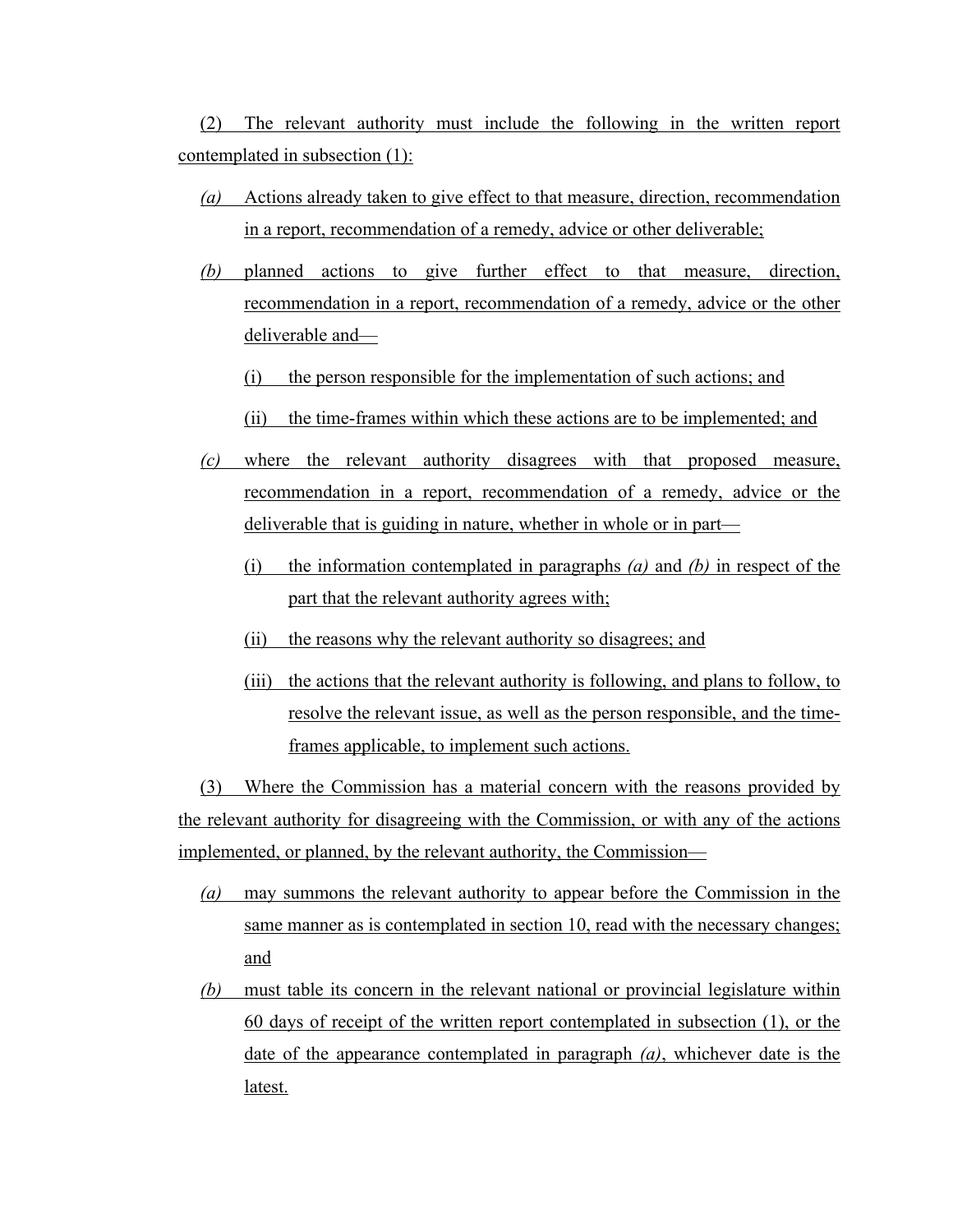(4) The Commission must, within a reasonable time taking into account the timeframes contemplated in subsection  $(2)(b)(ii)$  and  $(c)(iii)$ , investigate whether the relevant authority has implemented the planned actions.

(5) The Commission must, where its findings on the investigation contemplated in subsection (4) are that the relevant authority—

- *(a)* failed to implement the planned actions, prepare a report on its investigation providing directions to remedy the failure and must within 60 days of completion of its investigation—
	- (i) submit that report to the relevant authority; and
	- (ii) table that report in the relevant national or provincial legislature; or
- *(b)* duly implemented the planned actions, include the investigation and outcome of the investigation in the report contemplated in subsection (7).

(6) Where the Commission during its investigation contemplated in subsection (4), found an indication of—

- *(a)* financial irregularities, the Commission must without delay refer the matter and any relevant evidence to the Auditor-General for further action;
- *(b)* an action contemplated in section 2(2) of the Special Investigating Units and Special Tribunals Act, 1996 (Act No. 74 of 1996), having been committed, the Commission must without delay refer the matter and any relevant evidence to the President, for the President to act in terms of section 2(1) of that Act; or
- *(c)* an irregularity that does not fall within the powers and functions of the Commission, the Commission must without delay refer such evidence to the appropriate body for further action.

(7) The Commission must table a report on its actions in terms of this section, and on reports received and developed in terms of this section, twice a year during February and August, in the—

*(a)* National Assembly in respect of actions and reports that are relevant to national government; and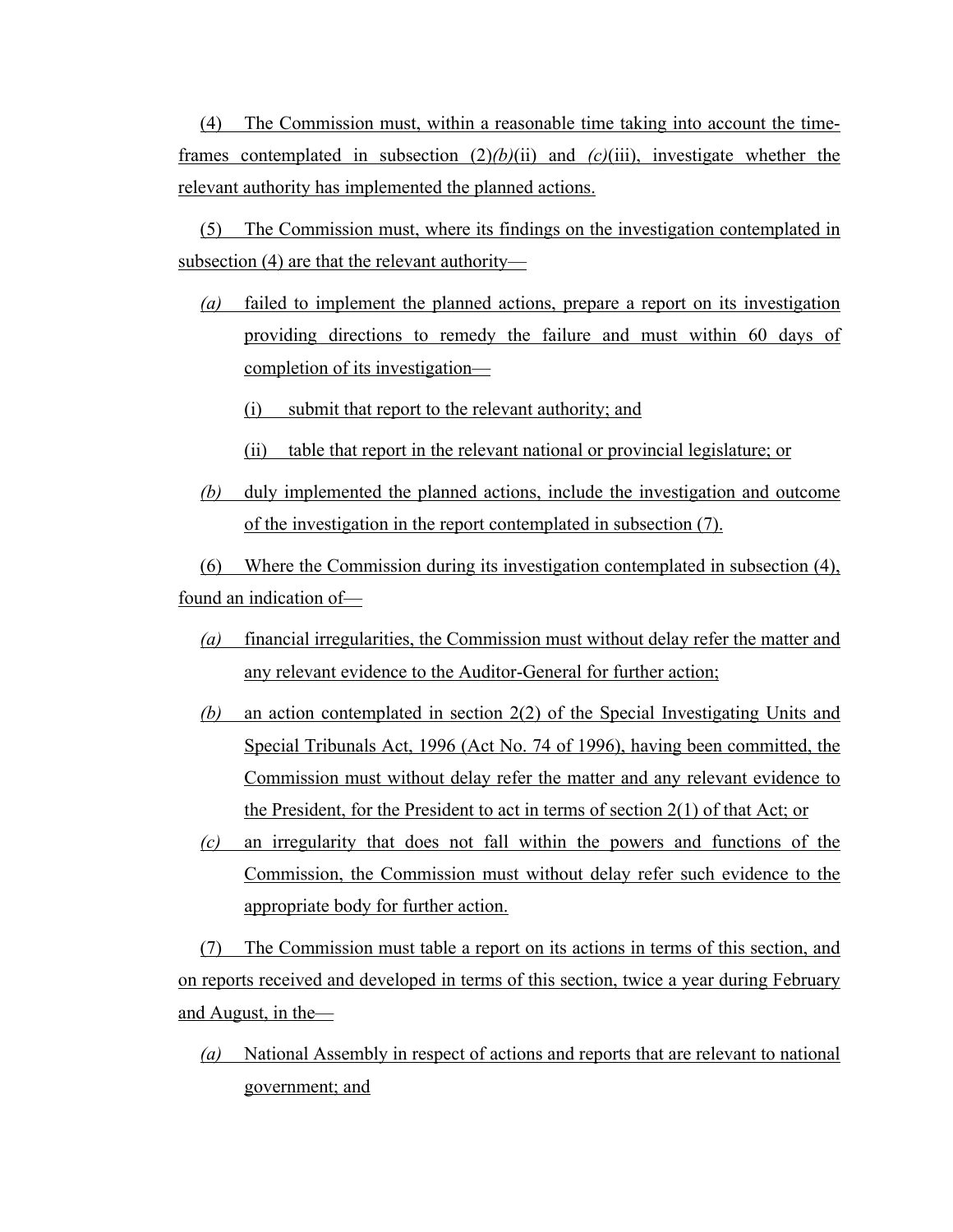*(b)* in each provincial legislature in respect of actions and reports relevant to that provincial government.

(8) Any relevant authority who fails to submit a written report within the stipulated time-frame as contemplated in subsection (1), shall be guilty of the offence of obstruction of the Commission contemplated in section 12.''.

### **Repeal of section 13 of Act 46 of 1997**

**11.** Section 13 of the Public Service Commission Act, 1997, is hereby repealed.

### **Insertion of Part IIIA in Act 46 of 1997**

**12.** The following Part is hereby inserted in the Public Service Commission Act, 1997, after section 13:

#### "**PART IIIA**

### **OFFICE OF THE COMMISSION**

#### **Executive Authority**

**13A.** (1) The chairperson of the Commission is the executive authority of the Commission.

(2) The executive authority, after consultation with the Commission, has the power and duties necessary for—

- *(a)* determining how the Office of the Commission is organised or structured;
- *(b)* approving the organogram supporting the organisation or structure of the Office of the Commission, the establishment and the posts on the establishment that informs that organogram;
- *(c)* approving the creation and abolition of posts on the establishment, provision for the employment of persons additional to the fixed establishment and secondments to and from other organs of state;
- *(d)* approving the transfer of functions within the Office of the Commission;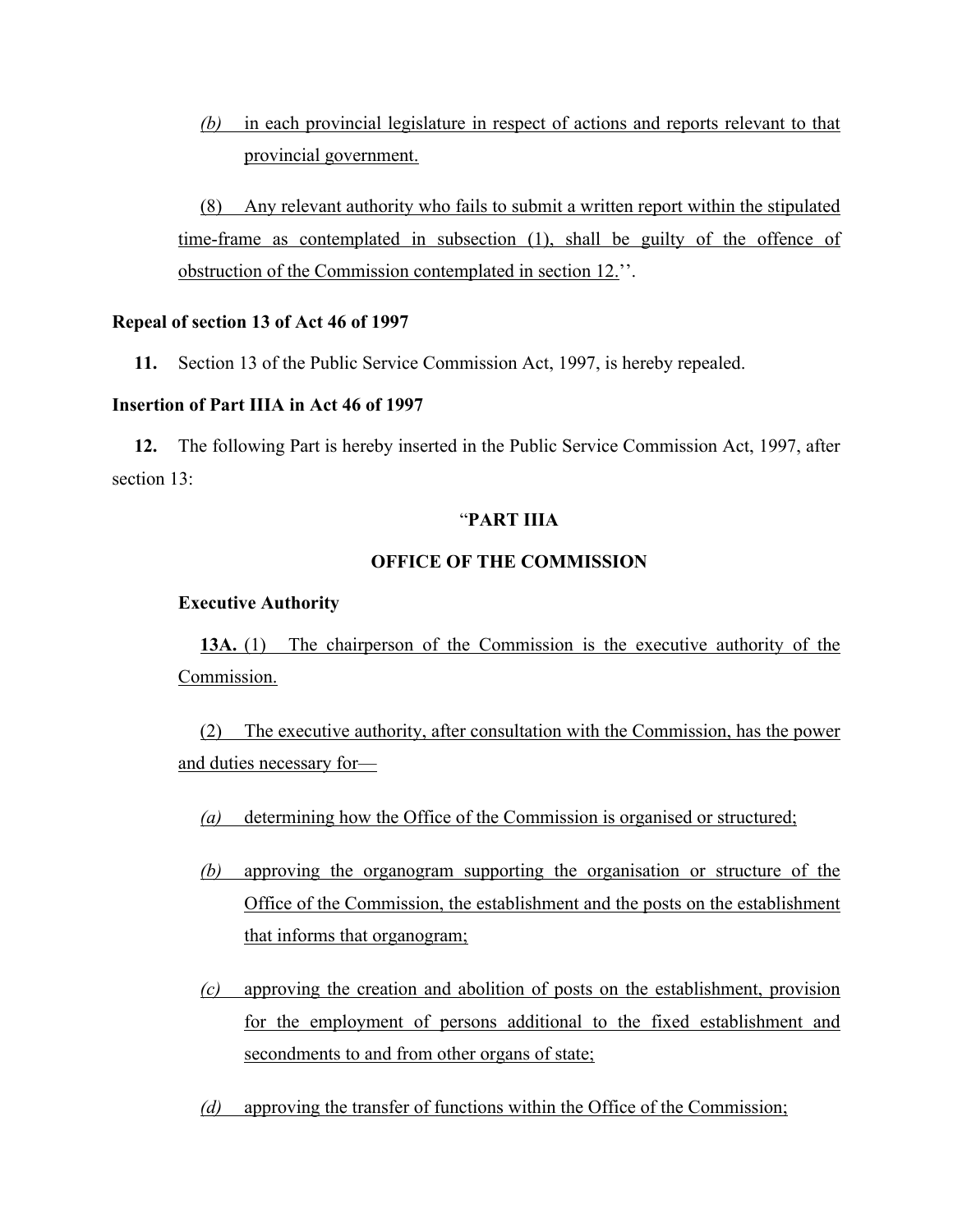- *(e)* approving the job description associated with each post on the establishment;
- *(f)* approving human resources planning, the recruitment, appointment, performance management, transfer, dismissal and other career incidents of employees of the Commission, including any other matter which relates to such employees in their individual capacities;
- *(g)* after consultation with the Minister of Finance, determining the remuneration scales, allowances and other employment benefits associated with each post on the establishment; and
- *(h)* determining the general terms and conditions of employment, including whether appointments will include a probation period, applicable to staff of the Commission.

(3) The Commission, acting through the executive authority, may in the exercise of its powers or the performance of its functions by or under the Constitution, this Act or any other law, for specific projects, enter into contracts for the services of persons having technical or specialised knowledge of any matter relating to the work of the Commission, and determine the remuneration, including reimbursement for travelling, subsistence and other expenses, of such persons.

## **Chief Executive Officer**

**13B.** (1) The Office of the Commission performs the financial, administrative and clerical functions of the Commission.

(2) The chief executive officer is the head of the Office of the Commission and is, subject to the control and directions of the Commission, responsible to coordinate and manage the Commission's financial, administrative and clerical functions.

(3) The chief executive officer is, in accordance with section 36 of the Public Finance Management Act, 1999 (Act No. 1 of 1999), the accounting officer of the Commission and is charged with the responsibilities referred to in that Act.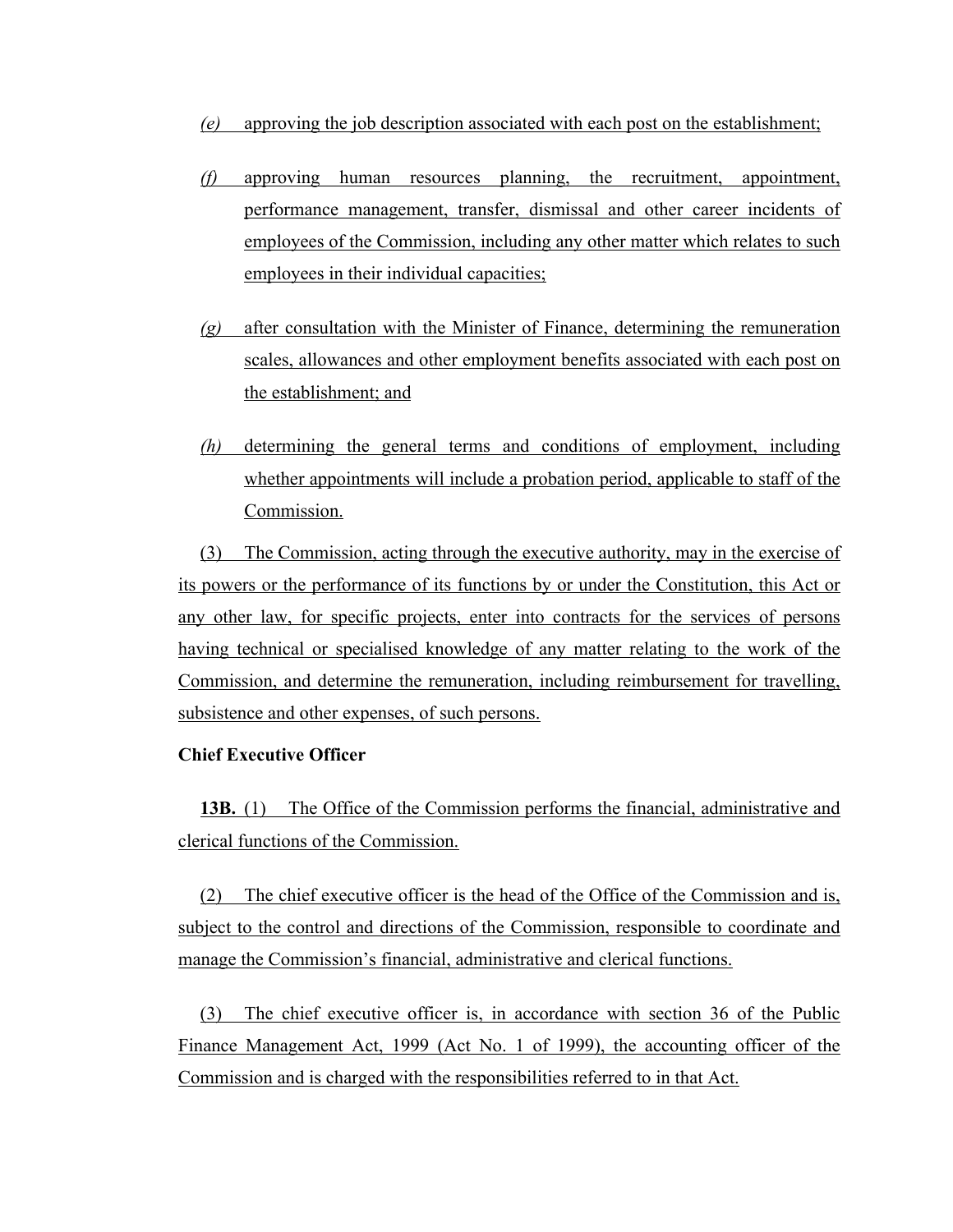#### **Appointment of Chief Executive Officer**

**13C.** (1) A suitably qualified and experienced person must be appointed as the chief executive officer of the Office of the Commission.

- (2) *(a)* The Commission must constitute a panel, consisting of the deputychairperson of the Commission and four other commissioners to facilitate the process to recruit a chief executive officer.
- *(b)* The panel must, within a reasonable time after receipt of the required details of candidates for the post of chief executive officer, meet to determine a short list of candidates to be interviewed.
- *(c)* The panel must, within 21 days of determining the short list of candidates—
	- (i) conduct interviews with the short-listed candidates; and
	- (ii) where a candidate was considered suitable for appointment as chief executive officer, recommend that candidate to the executive authority for appointment.
- (3) The chief executive officer is appointed by the executive authority—
- *(a)* for an agreed term not exceeding five years, but which term may be renewed based on consistent high quality performance;
- *(b)* on such terms and conditions as the Commission may determine;
- *(c)* on such remuneration package, including allowances and other employment benefits, as the Commission may determine;
- *(d)* subject to a written performance agreement setting out the performance standards expected of the chief executive officer for a financial year, or part thereof; and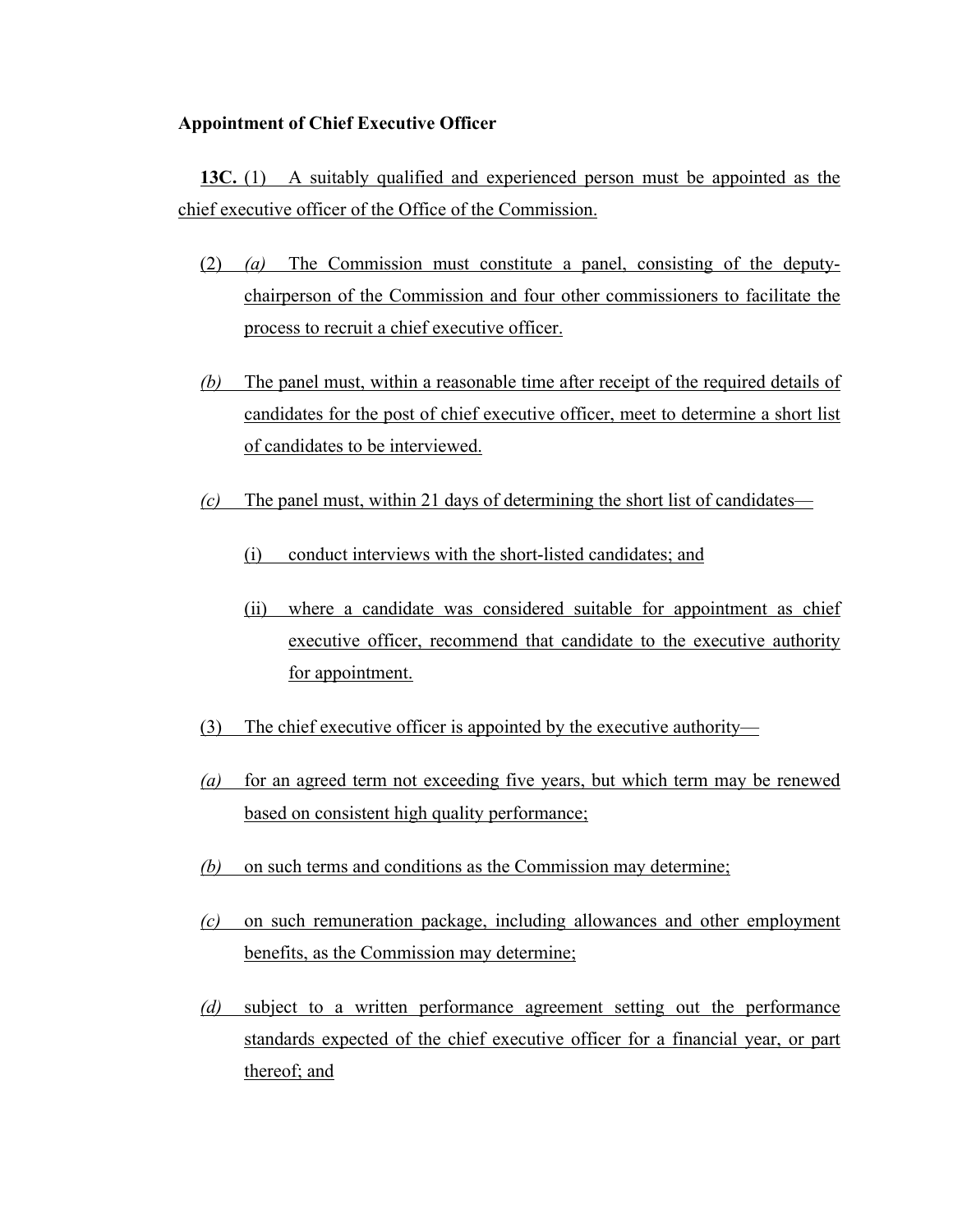*(e)* subject to the terms and conditions applicable generally to employees of the Commission.

(4) The executive authority is responsible for the management of the chief executive officer's performance, as well as the maintenance of discipline and good labour relations in respect of the chief executive officer.

#### **Functions of the chief executive officer**

**13D.** (1) The chief executive officer is in overall control of, and accountable for, the Office of the Commission and in this regard is specifically responsible for—

- *(a)* the administration and management of the affairs and operations of the Commission;
- *(b)* the formation and development of an efficient administration;
- *(c)* the employment and management of the staff of the Commission, including all matters related to the employment and management of persons;
- *(d)* organisation of the Office of the Commission;
- *(e)* the maintenance of discipline and good labour relations in respect of the staff of the Commission; and
- *(f)* the carrying out of the decisions of the Commission.

(2) The chief executive officer may exercise the powers and must perform the functions, which the executive authority may from time to time confer upon or assign to the chief executive officer to achieve the objects of the Commission.

(3) The chief executive officer is responsible for the procurement of services contemplated in section 13A(3) and for the management of services so procured.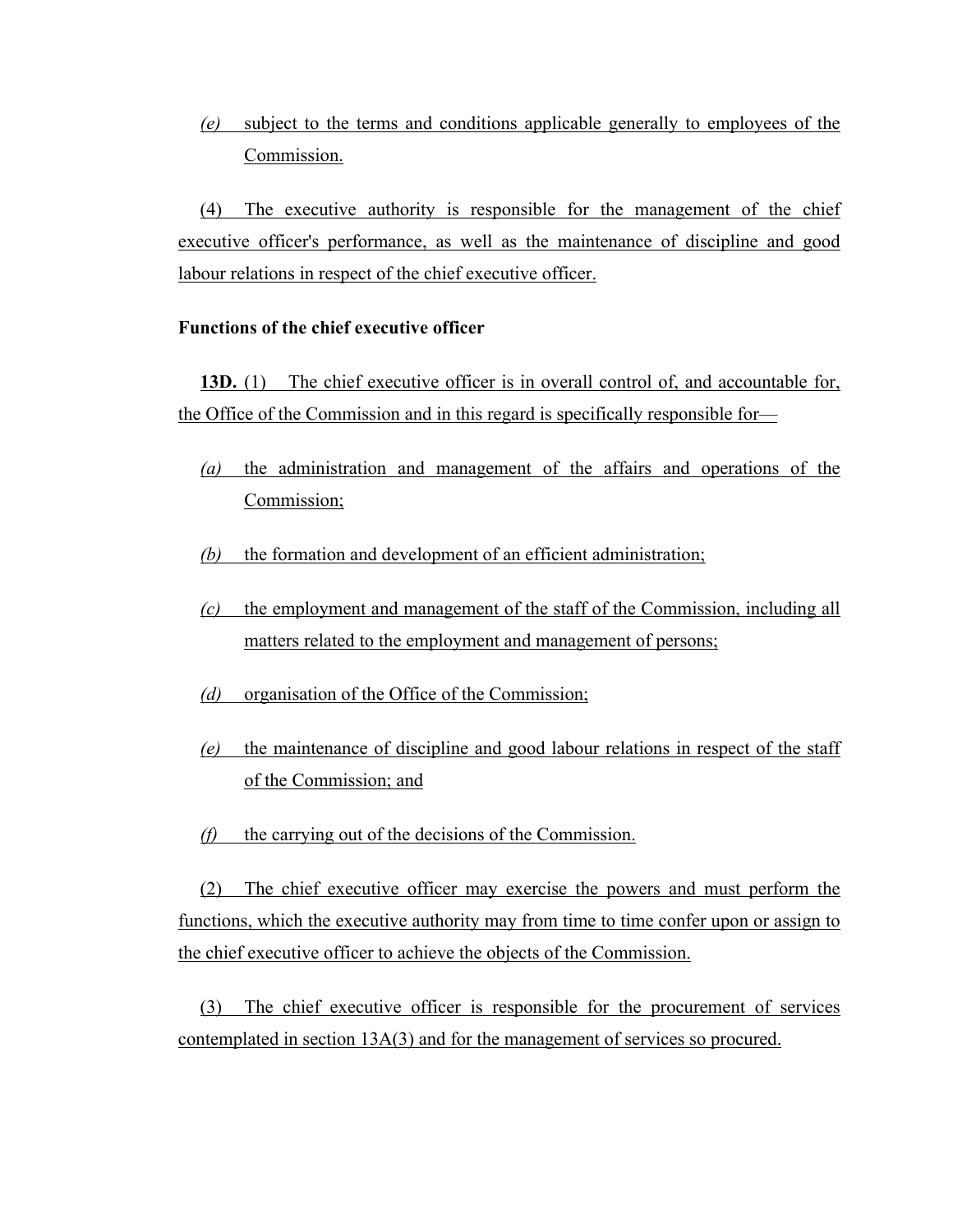(4) The chief executive officer must report to the executive authority on the execution of the functions contemplated in this section at such intervals as the executive authority may determine.

## **Staff of the Commission**

- **13E.** (1) *(a)* The chief executive officer is assisted by suitably qualified staff in the performance of their functions under this Act and the Constitution.
- *(b)* The chief executive officer must, subject to section 13A(2), appoint such persons as may be necessary to assist the chief executive officer with the work incidental to the performance of the Commission of its functions.

(2) Staff of the Commission must be appointed on such terms and conditions, remuneration, allowances and other employment benefits—

- *(a)* that comply with the basic values and principles set out in section 195 of the Constitution; and
- *(b)* as the chief executive officer may, subject to the approval of the Commission contemplated in section 13A(2), determine.

(3) The provisions of the Government Employees' Pension Law, 1996 (Proclamation No. 21 of 1996), regulate the pension benefits of employees.

- (4) *(a)* A member of staff performs such functions and is granted such powers as the chief executive officer may determine and specific functions and powers may be allocated to one member of staff or a group within the body of staff according to their skills and experience.
- *(b)* The chief executive officer may direct a member of staff to temporarily perform any functions other than those ordinarily assigned to the member of staff or appropriate to their grade or post.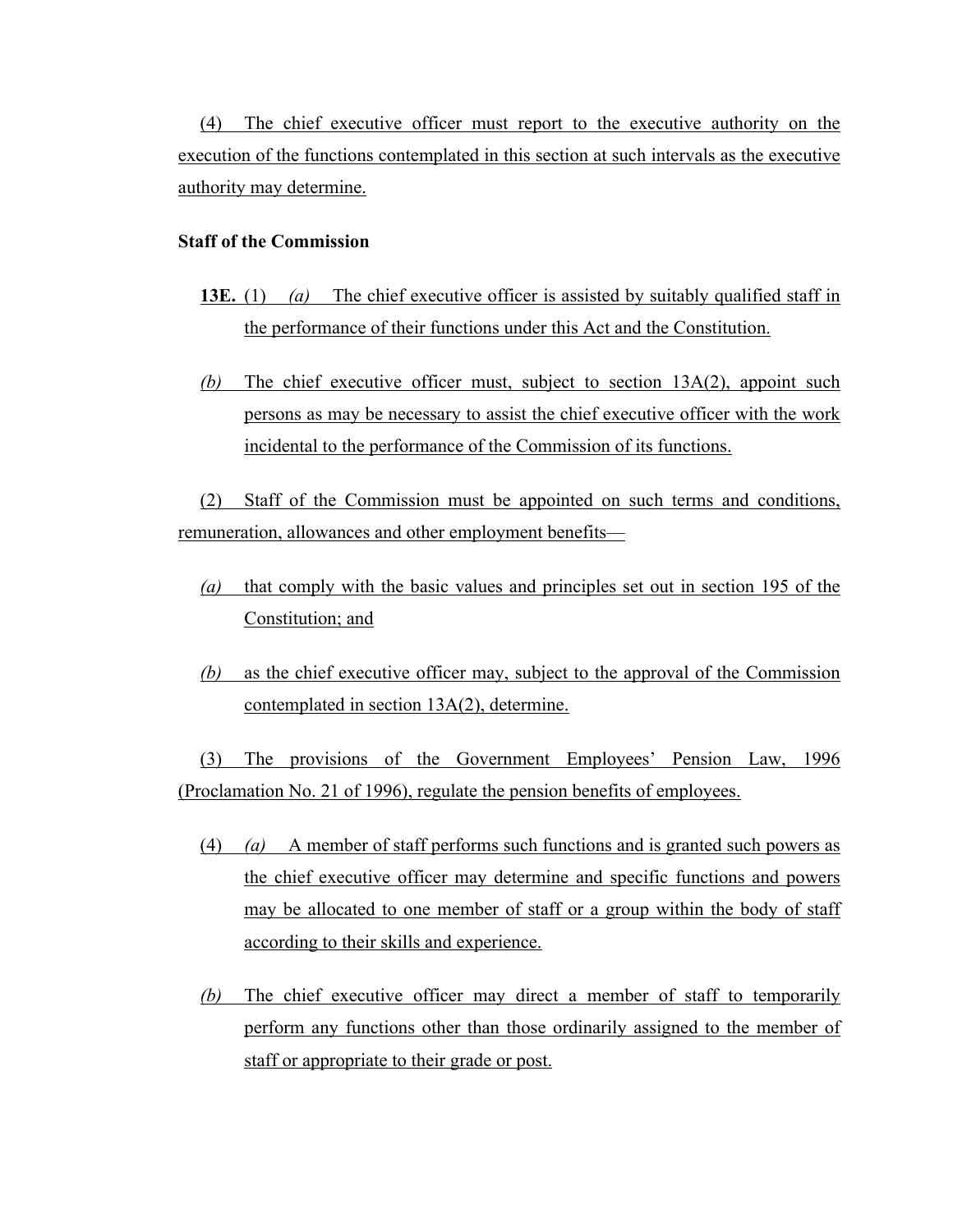- *(c)* A member of staff may be directed in writing to act in a post subject to such conditions as the chief executive officer may determine.
- *(d)* The performance evaluation of the relevant member of staff shall take place with due regard to a direction in terms of paragraphs *(b)* or *(c)*.
- (5) *(a)* A member of staff may lodge a grievance with the chief executive officer under the prescribed circumstances, on the prescribed conditions and in the prescribed manner.
- *(b)* A member of staff may only refer a dispute to the relevant bargaining council in the public service or the Commission for Conciliation, Mediation and Arbitration established by the Labour Relations Act, 1995 (Act No. 66 of 1995), or institute court proceedings, if—
	- (i) the member has lodged a grievance in terms of paragraph *(a)*; and
	- (ii) the chief executive officer failed to resolve the grievance to the satisfaction of that member of staff within the period prescribed or the period for referring such dispute or instituting such court proceedings, whichever period is the shorter.

## **Conflict of interest**

**13F.** (1) Employees must exercise their powers and perform their functions conferred upon them by or under this Act or any other law impartially and independently, in good faith and without fear, favour, bias or prejudice.

(2) An employee may not hold political office in a political party or political organisation, whether in a permanent, temporary or acting capacity.

(3) A person who is an employee when subsection (2) becomes operational, and that holds political office as contemplated in subsection (2)—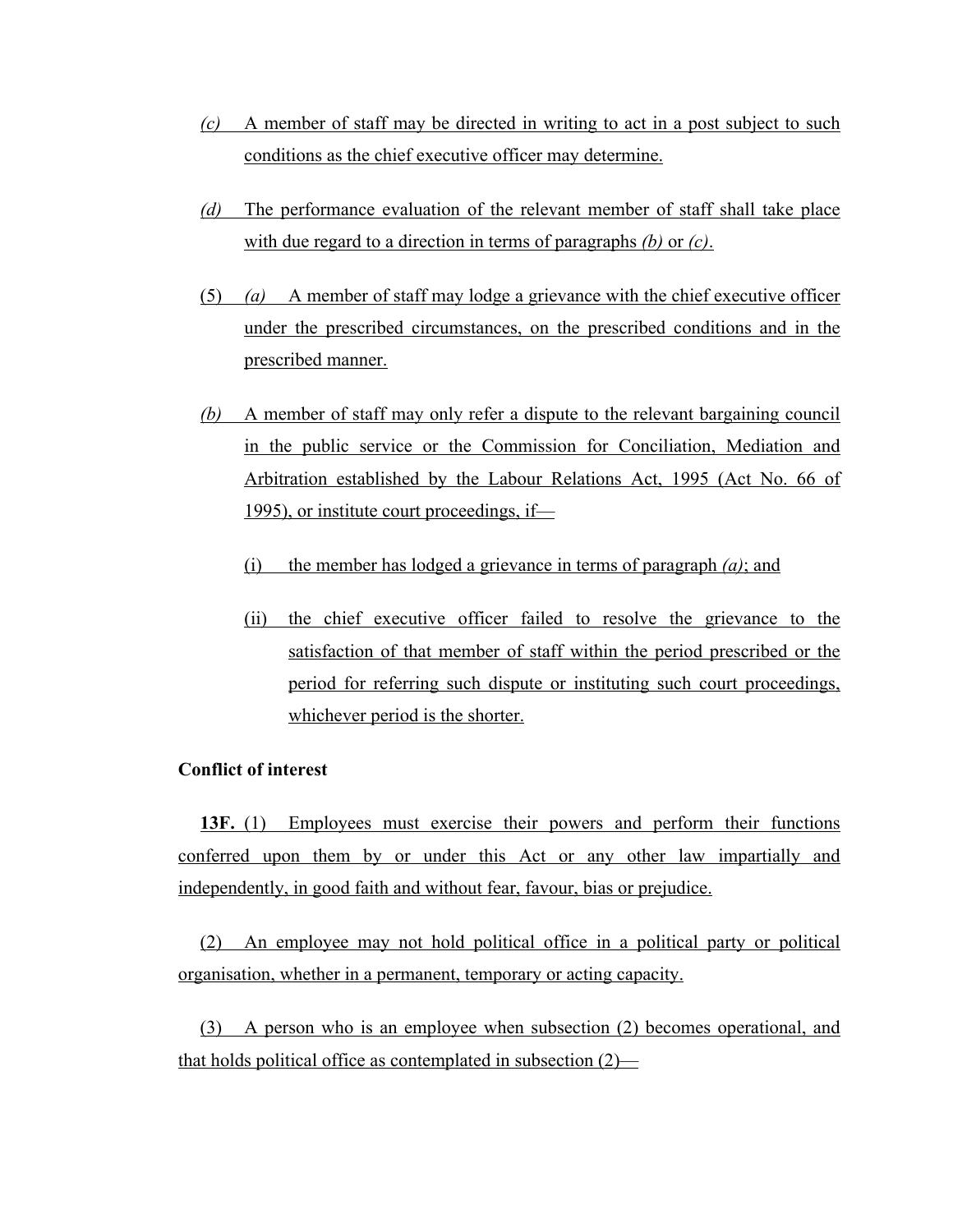- *(a)* must comply with subsection (2) within one year of the commencement of subsection (2); and
- *(b)* must resign from any political office before accepting a promotion, transfer or secondment.

(4) Except for the limitation to hold public office, subsection (2) may not be construed as prohibiting an employee from exercising their other political rights as contemplated in section 19 of the Constitution.

#### **Delegation**

**13G.** (1) The executive authority may, subject to subsection (2), in writing delegate any power, function or duty of the Commission, including those conferred upon the Commission by or under this Act, the Constitution or the Public Service Act,  $to$ —

*(a)* the deputy-chairperson of the Commission;

- *(b)* any commissioner;
- *(c)* the chief executive officer; or
- *(d)* any member of staff.
- (2) The following may not be delegated:
- *(a)* The power to make rules contemplated in section 11;
- *(b)* the power to make regulations contemplated in section 14A; and

*(c)* the duty to report contemplated in section 196(6) of the Constitution.

(3) A power, function or duty delegated to the chief executive officer may be performed by any other member of staff authorised by the chief executive officer, except where precluded by the terms of such delegation.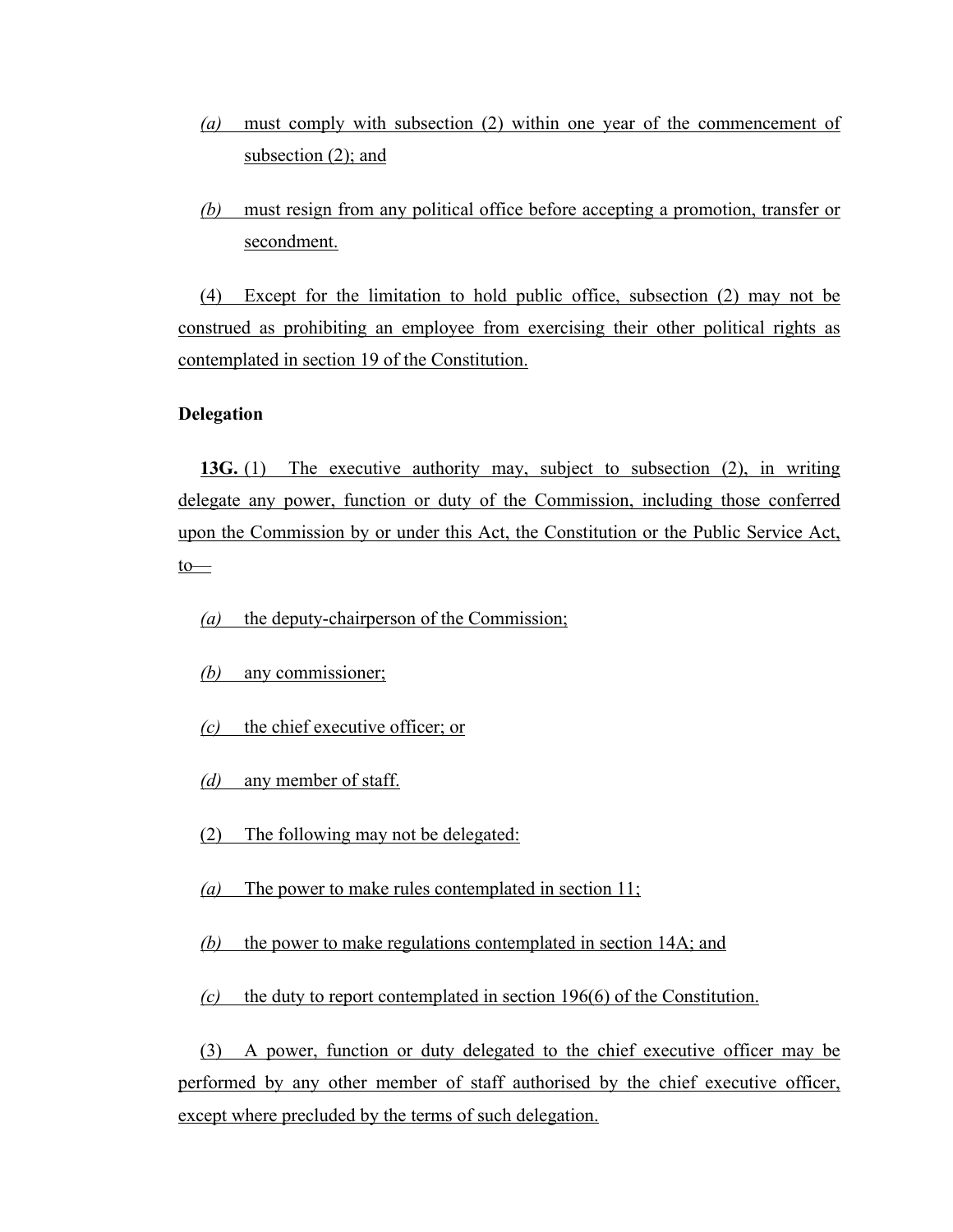- (4) A delegation in terms of subsection  $(1)$ —
- *(a)* is subject to such conditions as may be determined by the executive authority;
- *(b)* may include the power to further delegate that power, function or duty to, in the event of a delegation to—
	- (i) the deputy-chairperson of the Commission, a person contemplated in subsection (1)*(b)*, *(c)* or *(d)*;
	- (ii) a commissioner, a person contemplated in subsection (1)*(c)* or *(d)*; or
	- (iii) the chief executive officer, a person contemplated in subsection  $(1)/d$ ); and
- *(c)* may at any time be amended or revoked by the executive authority and a further delegation contemplated in paragraph *(b),* by the person who so delegated.

(5) The person who delegates, is not divested of any power, function or duty or relieved of any duty which that person may have delegated in terms of subsections (1) or (4)*(b)*.

#### **Liability**

**13H.** (1) The State Liability Act, 1957 (Act No. 20 of 1957), applies, with the necessary changes, in respect of the Commission, and in such application a reference in that Act to the Minister of a department concerned must be construed as a reference to the chairperson of the Commission.

(2) No employee or commissioner, including the chairperson and deputy chairperson of the Commission, is liable for any loss suffered or damage done as a result of an action or omission in good faith while performing a function or exercising a power or duty in terms of this Act.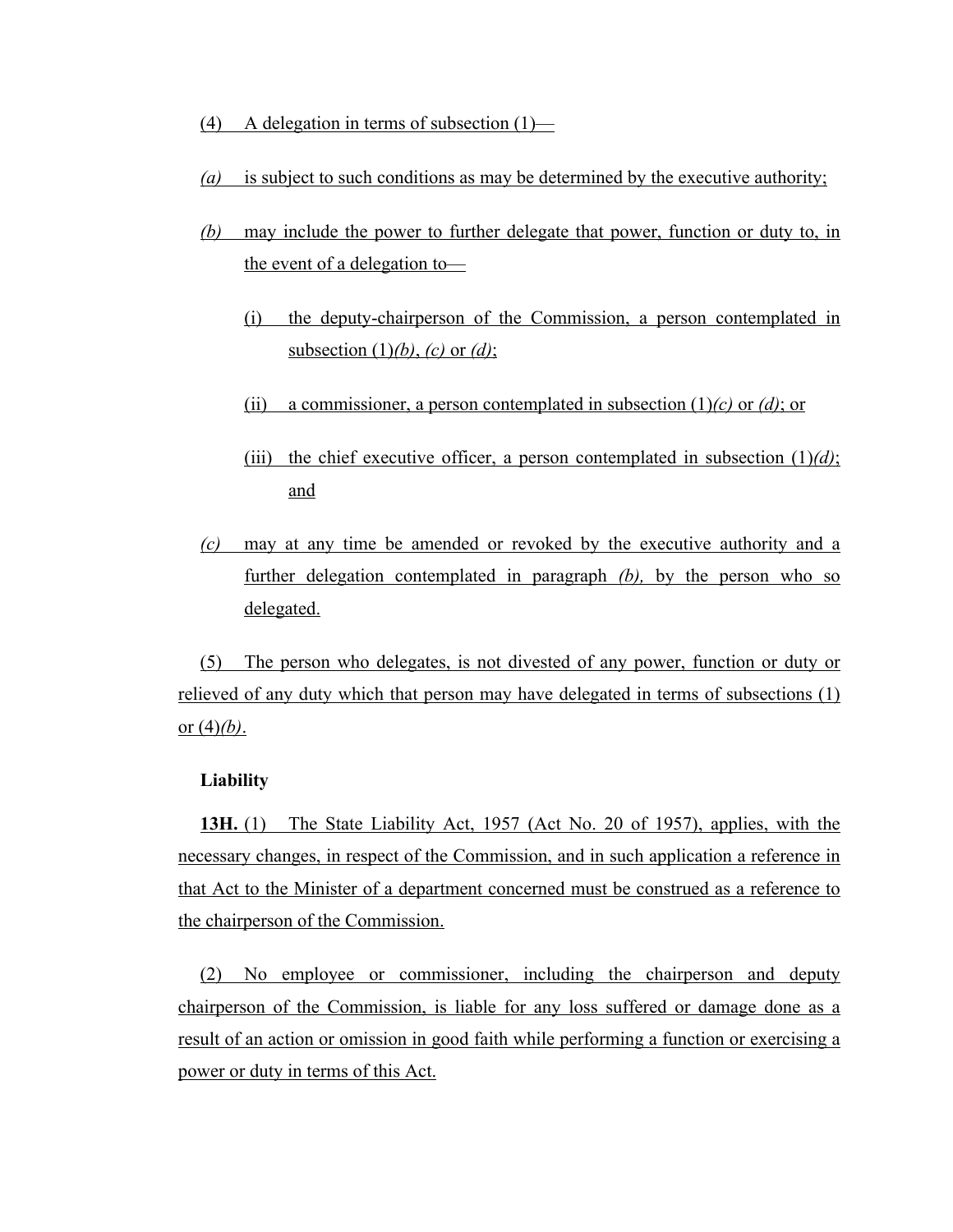- (3) *(a)* An employee must correct any action or omission purportedly made by that employee in terms of this Act, if the action or omission was based on an error of fact or law or fraud and it is in the public interest to correct the action or omission.
- *(b)* The chief executive officer must keep record of and report any correction contemplated in paragraph *(a)* to the executive authority.

### **Application of law**

**13I.** (1) Any matter related to the organisation and administration of the Office of the Commission, the regulation of the conditions of employment, terms of office, discipline, retirement and discharge of employees, not specifically dealt with in this Chapter, is regulated by the Public Service Act, with the necessary changes.

(2) The application of the provisions of the Public Service Act contemplated in subsection (1) may not affect the independence of the Commission.

(3) For purposes of applying the Public Service Act as contemplated in this subsection, the executive authority of the Office of the Commission, is the chairperson of the Commission.''.

### **Repeal of section 14 of Act 46 of 1997**

**13.** Section 14 of the Public Service Commission Act, 1997, is hereby repealed.

## **Insertion of section 14A in Act 46 of 1997**

**14.** The following section is hereby inserted in the Public Service Commission Act, 1997, after section 14:

### **''Regulations**

**14A.** (1) The chairperson of the Commission may, after consultation with the Commission, make regulations regarding the following matters in relation to employees: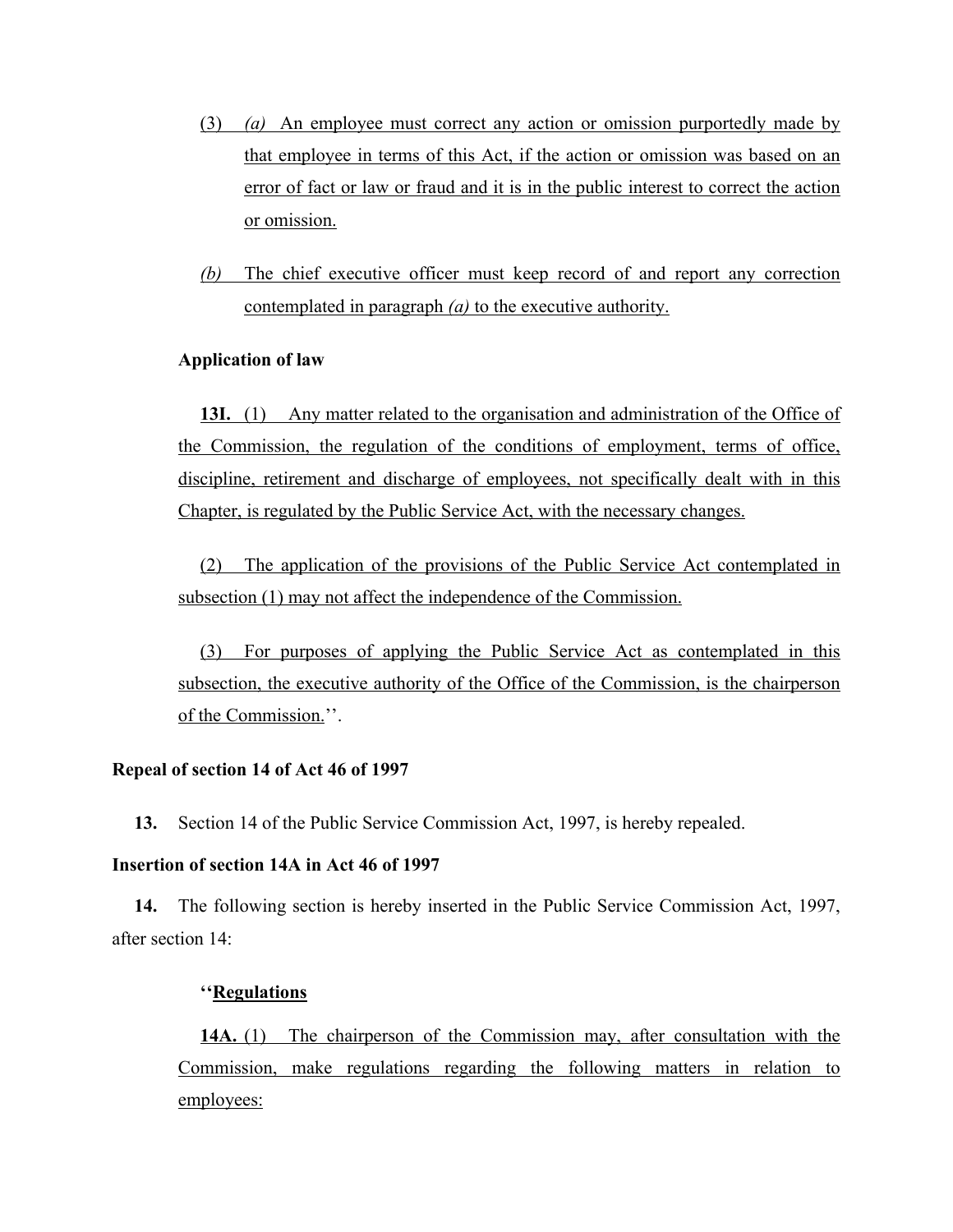- *(a)* The organisation of and creation of posts on the establishment of the Commission;
- *(b)* the powers and duties of employees;
- *(c)* the legal liability of any employee in respect of any act done in terms of this Act or any other law, and the legal liability emanating from the use of official transport;
- *(d)* a code of conduct to be complied with by all employees;
- *(e)* the procedure and manner of, and criteria for, evaluation when a prospective employee is shortlisted and interviewed;
- *(f)* the requirements, conditions and procedure applicable when an employee is considered for promotion;
- *(g)* the membership or conditions of membership of a particular medical aid scheme or medical aid society and the manner in, and the conditions on, which membership fees and other monies that are payable or owing by or in respect of employees or their dependants, to a medical aid scheme or medical aid society, may be recovered from the salaries of such employees and paid to such medical aid scheme or medical aid society;
- *(h)* the contributions to and the rights, privileges and obligations of employees or their dependants with regard to such a medical aid scheme or medical aid society;
- *(i)* the training of employees, including financial assistance for such training;
- *(j)* the requirements and process for disciplinary steps and sanctions, including discharge;
- *(k)* the circumstances under which, and the conditions and manner in which, an employee may be found to be guilty of misconduct, or to be suffering from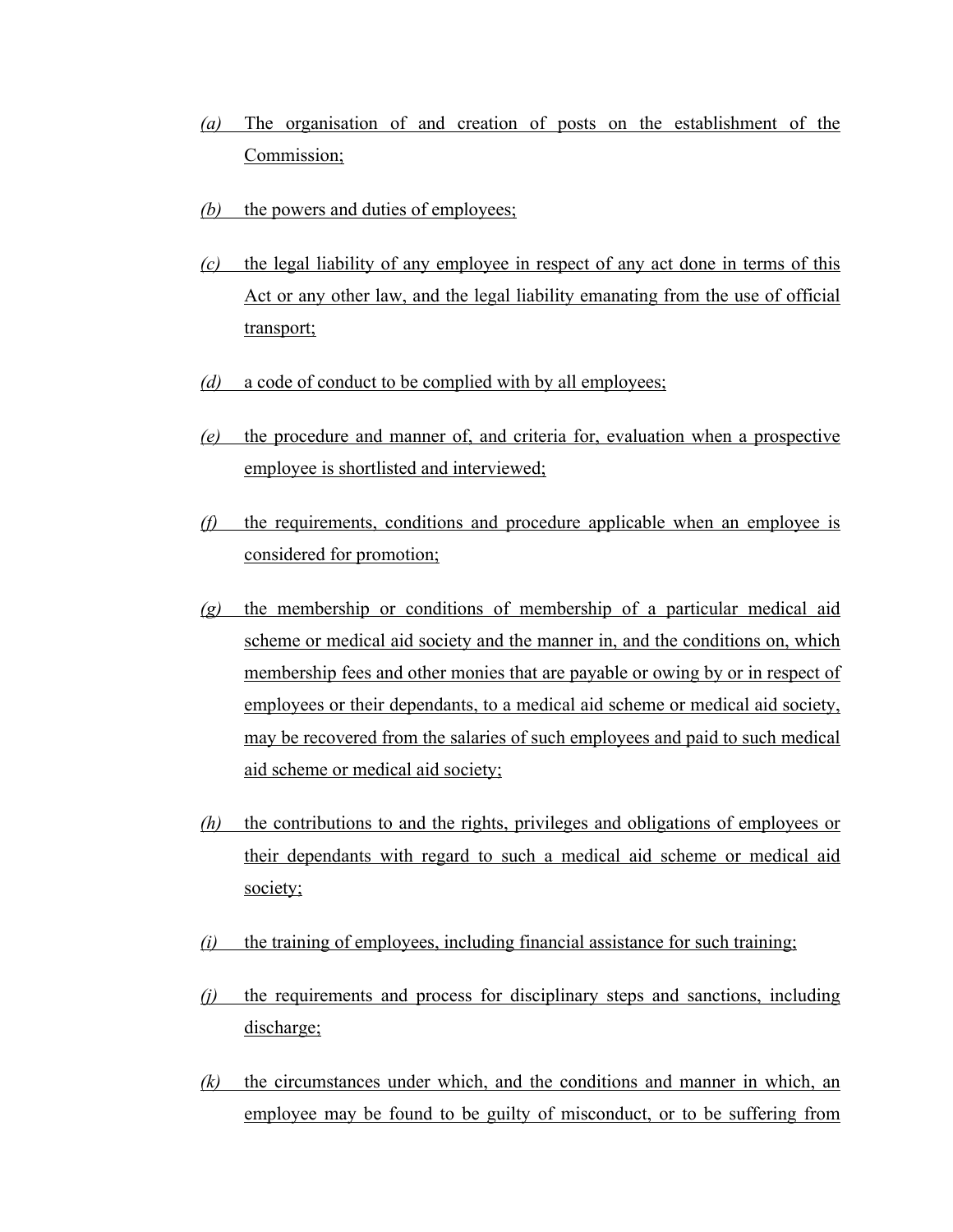continued ill-health, or of incapacity to carry out their duties of the office efficiently;

- *(l)* the procedure for dealing with complaints and grievances of employees, and the manner in which and time by when, or period wherein, and person to whom, documents in connection with requests and communications of such employees must be submitted;
- *(m)* the procedure for disciplinary hearings and grievances after the internal process of the Commission has been finalised, that will ensure that its employees can access an independent structure to consider any appeal or review; and
- *(n)* in general, any matter, other than a matter relating to the regulation of the terms and conditions of service of employees, which is not in conflict with the Constitution or this Act and which the Commission considers reasonably necessary or expedient to prescribe in order to achieve an efficient administration.
- (2) Any regulation made under this section—
- *(a)* relating to state expenditure, must be made in consultation with the Minister of Finance; and
- *(b)* must be tabled in the National Assembly before publication thereof in the *Gazette*.''.

#### **Amendment of section 15 of Act 46 of 1997**

**15.** Section 15 of the Public Service Commission Act, 1997, is hereby amended by the substitution in subsection (2) for paragraph *(b)* of the following paragraph:

''*(b)* any **[officer]** employee who was immediately prior to the commencement of this Act employed by any such Public Service Commission or provincial service commission shall be deemed to have been transferred to the service of the Commission under the Public Service Act, and he or she shall perform such functions as the Commission may determine.''.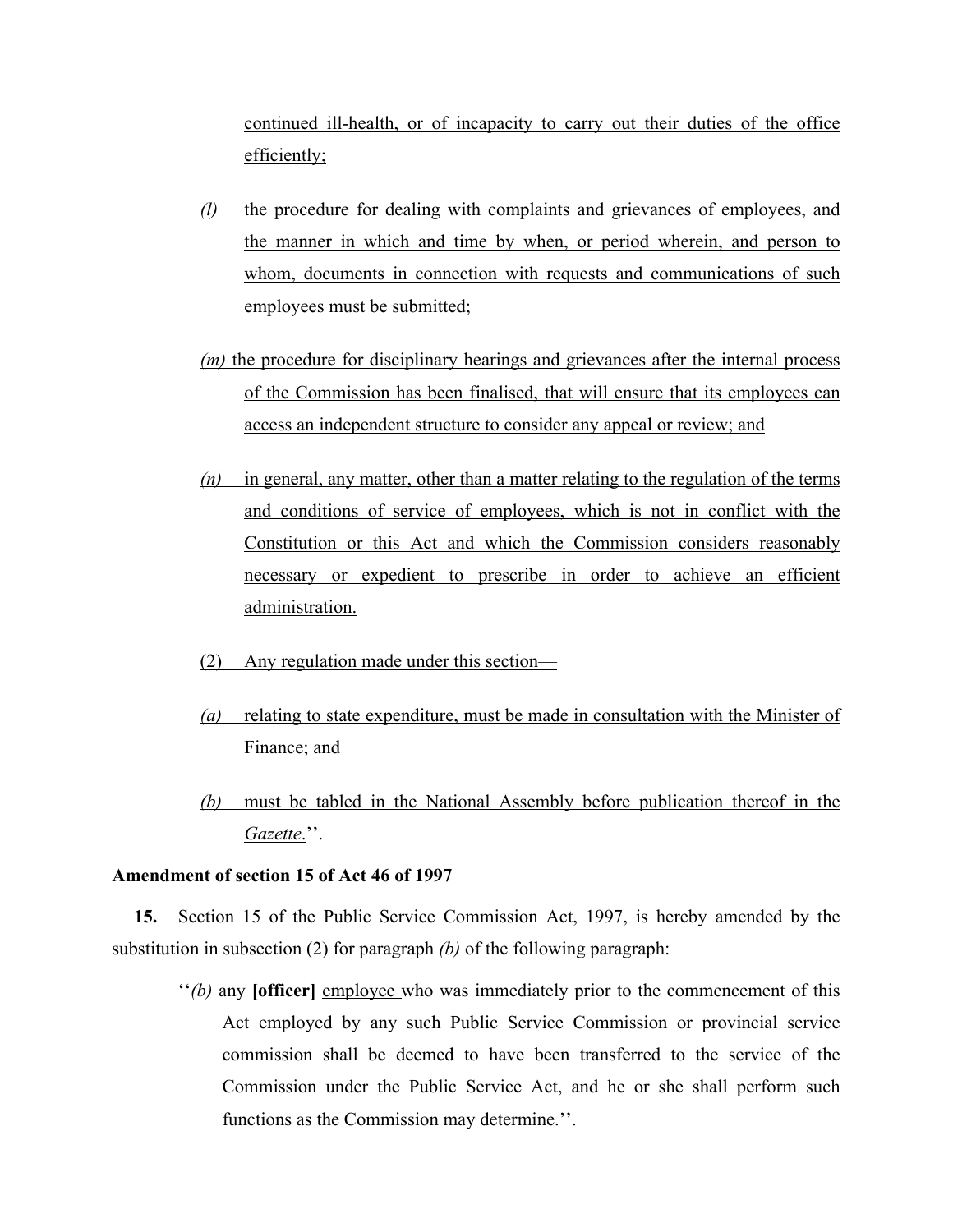#### **Amendment of section 13 of Act 11 of 2014**

**16.** Section 13 of the Public Administration Management Act, 2014, is hereby amended by the substitution for subsection (2) of the following subsection:

- ''(2) The Minister must—
- *(a)* consult organised local government and obtain the concurrence of the Minister responsible for local government before seeking the approval of the Cabinet contemplated in subsection (1) in respect of a directive to be applicable to municipalities; and
- *(b)* obtain the concurrence of the executive authority of the Public Service Commission before seeking the approval of the Cabinet contemplated in subsection (1) in respect of a directive to be applicable to the Office of the Public Service Commission.''.

#### **Amendment of laws**

**17.** The laws mentioned in the Schedule are hereby amended or validated to the extent indicated in the third column thereof.

#### **Transitional provisions**

- **18.** (1) In this section, unless the context indicates otherwise—
- *(a)* **''Commission''** means the Public Service Commission contemplated in section 196 of the Constitution of the Republic of South Africa, 1996; and
- *(b)* **''Office of the Commission''** means the Office of the Public Service Commission contemplated in part IIIA of the Public Service Commission Act, 1997 (Act No. 46 of 1997), as inserted by section 12 of the Public Administration Laws General Amendment Act, 2021.

(2) Any person who was immediately prior to the commencement of the Public Administration Laws General Amendment Act, 2021, employed by the Commission continues to be an employee within the Office of the Commission.

(3) The Director-General: Office of the Commission, who was immediately prior to the commencement of the Public Administration Laws General Amendment Act, 2021 employed as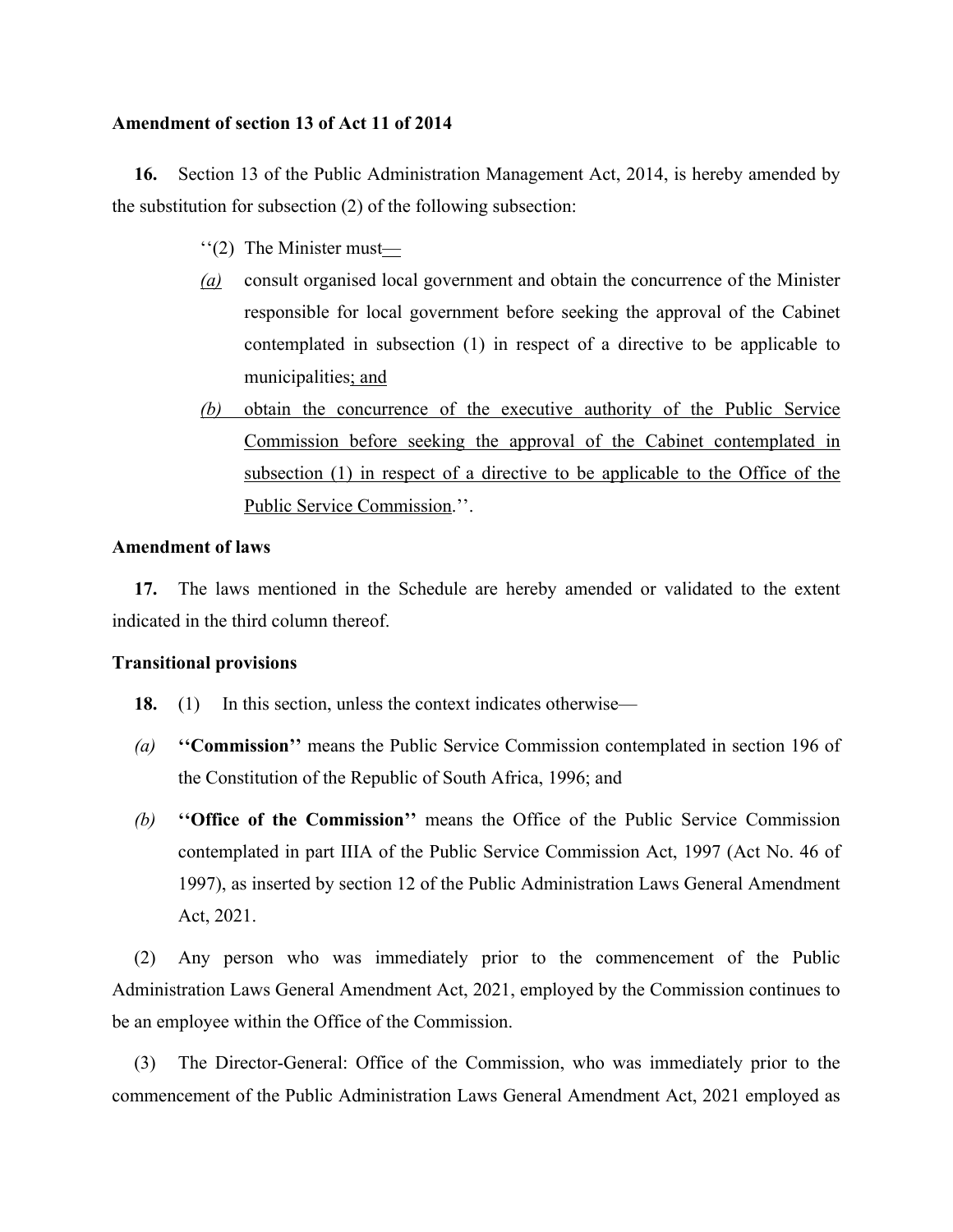such, is deemed to have duly been appointed in the post of chief executive officer in accordance with section 13C of the Public Service Commission Act, 1997 (Act No. 46 of 1997), as inserted by section 12 of the Public Administration Laws General Amendment Act, 2021.

(4) The executive authority of the Commission must within 12 months of commencement of the Public Administration Laws General Amendment Act, 2021, and after consultation with the Commission and the persons contemplated in subsections (2) and (3)—

- *(a)* approve a new organisation or structure for the Office of the Commission, or confirm the existing organisation or structure;
- *(b)* approve a new organogram and establishment, or confirm the existing organogram and establishment, supporting the organisation or structure contemplated in paragraph *(a)*;
- *(c)* approve or confirm the job description associated with each post on the establishment contemplated in paragraph *(b)*;
- *(d)* after consultation with the Minister of Finance, approve or confirm the remuneration, allowances and other employment benefits associated with each post on the establishment contemplated in paragraph *(b)*; and
- *(e)* approve or confirm the general terms and conditions of employment applicable to staff of the Commission.
- (5) *(a)* The terms and conditions of employment of all employees of the Commission must be renegotiated within 18 months of the commencement of the Public Administration Laws General Amendment Act, 2021, to be aligned with that Act.
- *(b)* Any benefit that accrued to an employee of the Commission under the Public Service Act or any other law and that is not specifically excluded by the Public Administration Laws General Amendment Act, 2021, shall remain applicable to that employee.
- *(c)* Any difference in terms and conditions of employment envisaged by the Public Administration Laws General Amendment Act, 2021, or a change to the organisation or structure, organogram, job descriptions, or remuneration, allowances and other employment benefits, is hereby deemed to be necessary in order make the Commission more effective and efficient and is thus required for operational reasons.
- *(d)* Where the Commission and an employee of the Commission have not been able to agree on new terms and conditions of employment, within 12 months of the commencement of the Public Administration Laws General Amendment Act, 2021, the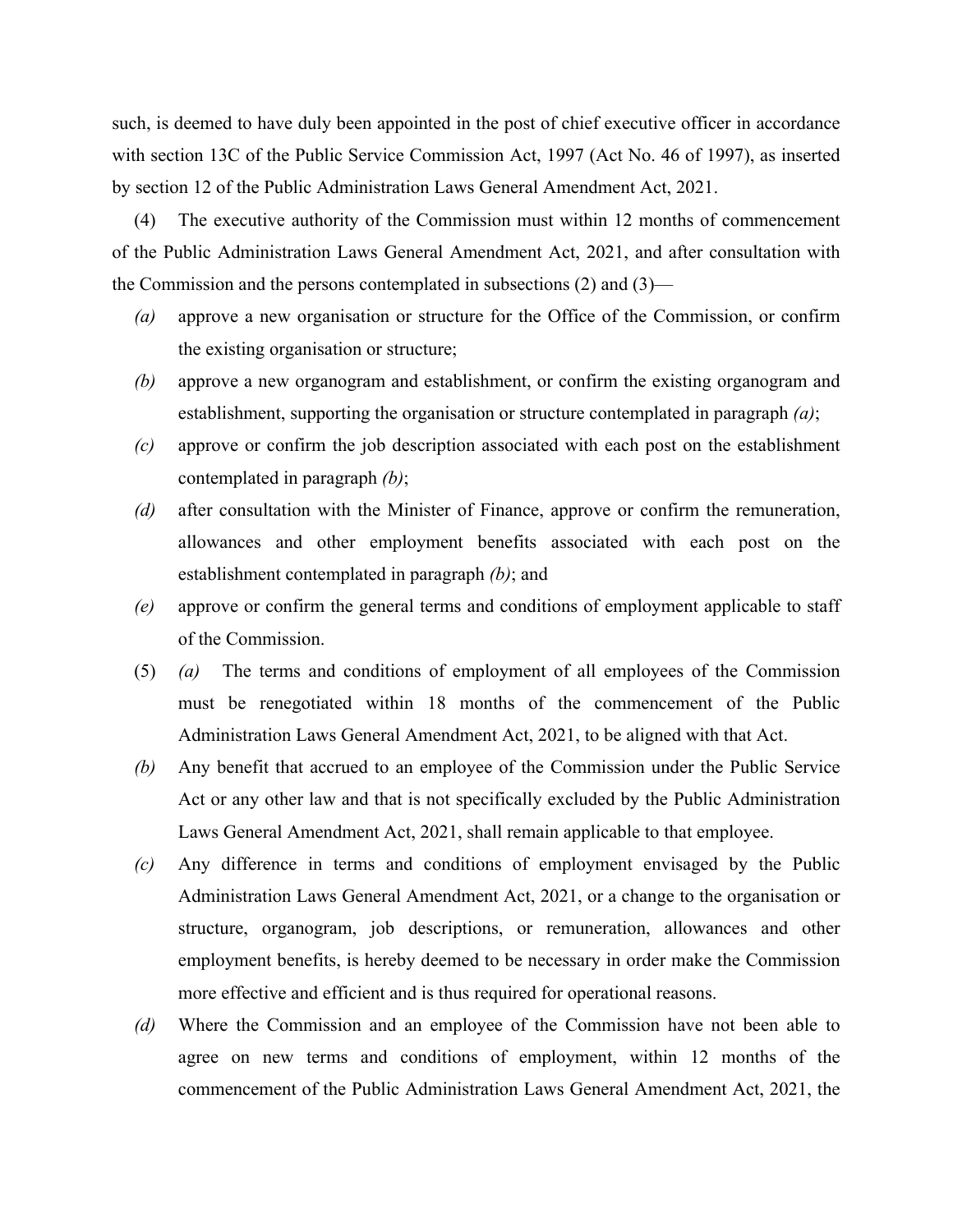Commission must proceed with the relevant proceedings under the Labour Relations Act, 1995 (Act No. 66 of 1995), related to a change in operational requirements.

*(e)* The date of commencement of the period contemplated in section 13C of the Public Service Commission Act, 1997 (Act No. 46 of 1997), as inserted by section 12 of the Public Administration Laws General Amendment Act, 2021, related to the five year period for which the chief executive officer is employed, shall commence on the date of signing of the amended employment agreement contemplated in paragraph *(a)*.

#### **Short title**

**19.** This Act is called the Public Administration Laws General Amendment Act, 2021.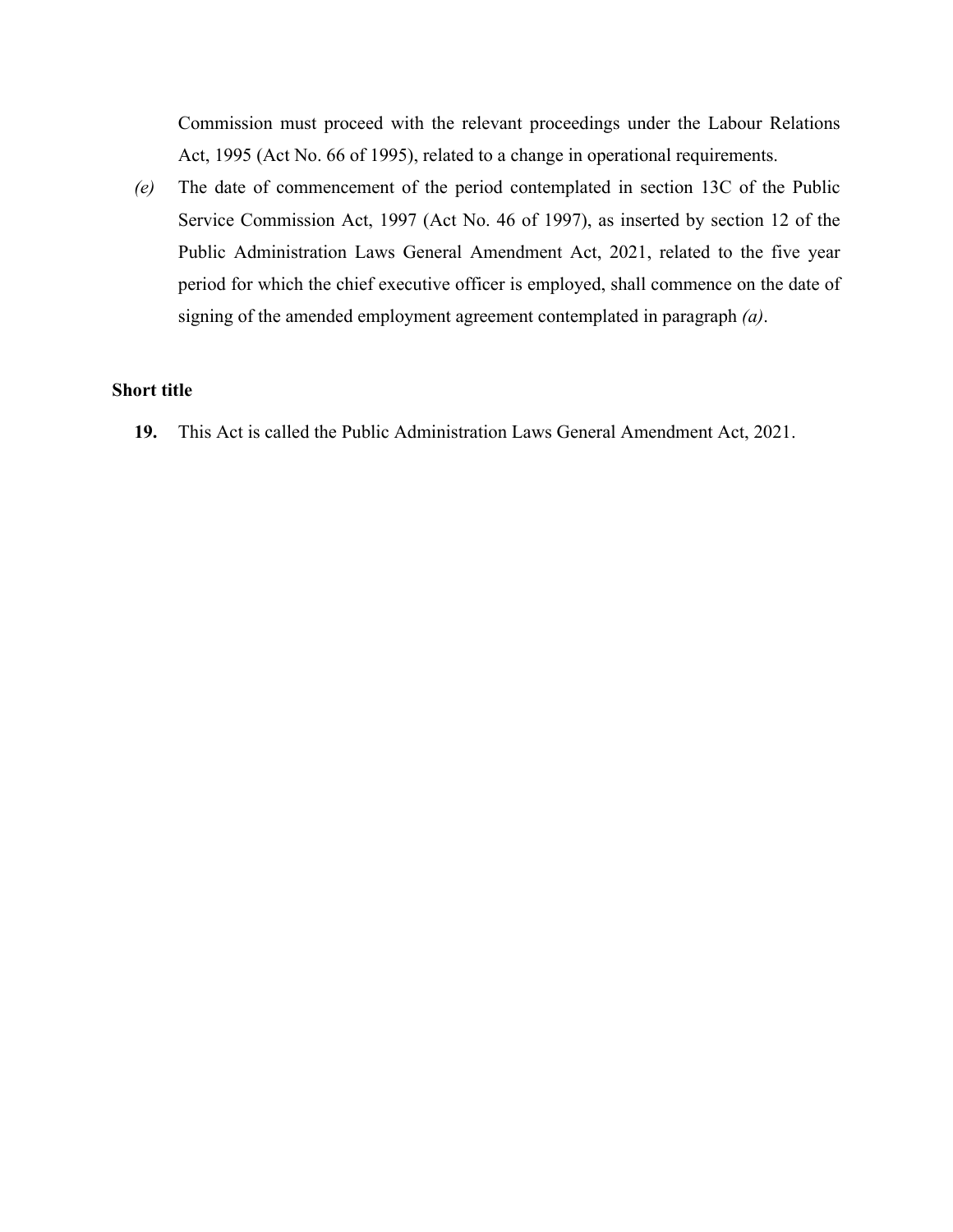## **Schedule**

## **Laws amended**

| No. and year<br>of Act | <b>Short title</b>                        | <b>Extent of repeal or amendment</b>                                                                                                                                                                                                                                                                                                                                                                                                                                                                                                                                                      |
|------------------------|-------------------------------------------|-------------------------------------------------------------------------------------------------------------------------------------------------------------------------------------------------------------------------------------------------------------------------------------------------------------------------------------------------------------------------------------------------------------------------------------------------------------------------------------------------------------------------------------------------------------------------------------------|
| 66 of 1995             | Labour<br>Relations Act,<br>1995          | The amendment in Schedule 3 by the insertion in<br>1.<br>item 9, of the following sub-item after sub-item $(1)$ :<br>"(1A) The report contemplated in sub-item $(1)$ must<br>include a statement indicating the outcome of every<br><i>dispute</i> submitted by employees of the Public Service<br>Commission, contemplated in section 196 of the<br>Constitution of the Republic of South Africa, 1996.<br>during that previous financial year.".                                                                                                                                        |
| 1 of 1999              | Public Finance<br>Management<br>Act, 1999 | 1.<br>Notwithstanding sections 4 and 47 of the Public<br>Finance Management, 1999 (Act No. 1 of 1999), the<br>following are deemed to have duly amended Schedule 1 in<br>the following manner and with all consequences adhering<br>to such an amendment from the respective effective dates,<br>as if they were duly effected <sup>1</sup> in terms of said section 4:<br>General Notice No. 1863 of 2001, published in<br>$\left(a\right)$<br>Government Gazette 22577 of 24 August 2001,<br>amended Schedule 1 effective from 24 August<br>2001, by the addition after item 10, of the |

 $1$  The Minister, acting in terms of section 47(1)(b) of the Public Finance Management, 1999 (Act No. 1 of 1999) ("the principal Act"), included amendments to Schedule 1 of the principal Act in the notices listed in this clause. These notices were published in the respective Government Gazettes. Section 47 of the principal Act however only allows amendments to Schedule 3 of the principal Act. The amendments to Schedule 1 should thus have been effected by way of an Amendment Act in accordance with section 4 of the principal Act. The affected notices have to date not been legally challenged and accordingly is validated from the date of publication in the respective *Government Gazettes*. This note is explanatory in nature and does not form part of the Amendment Act.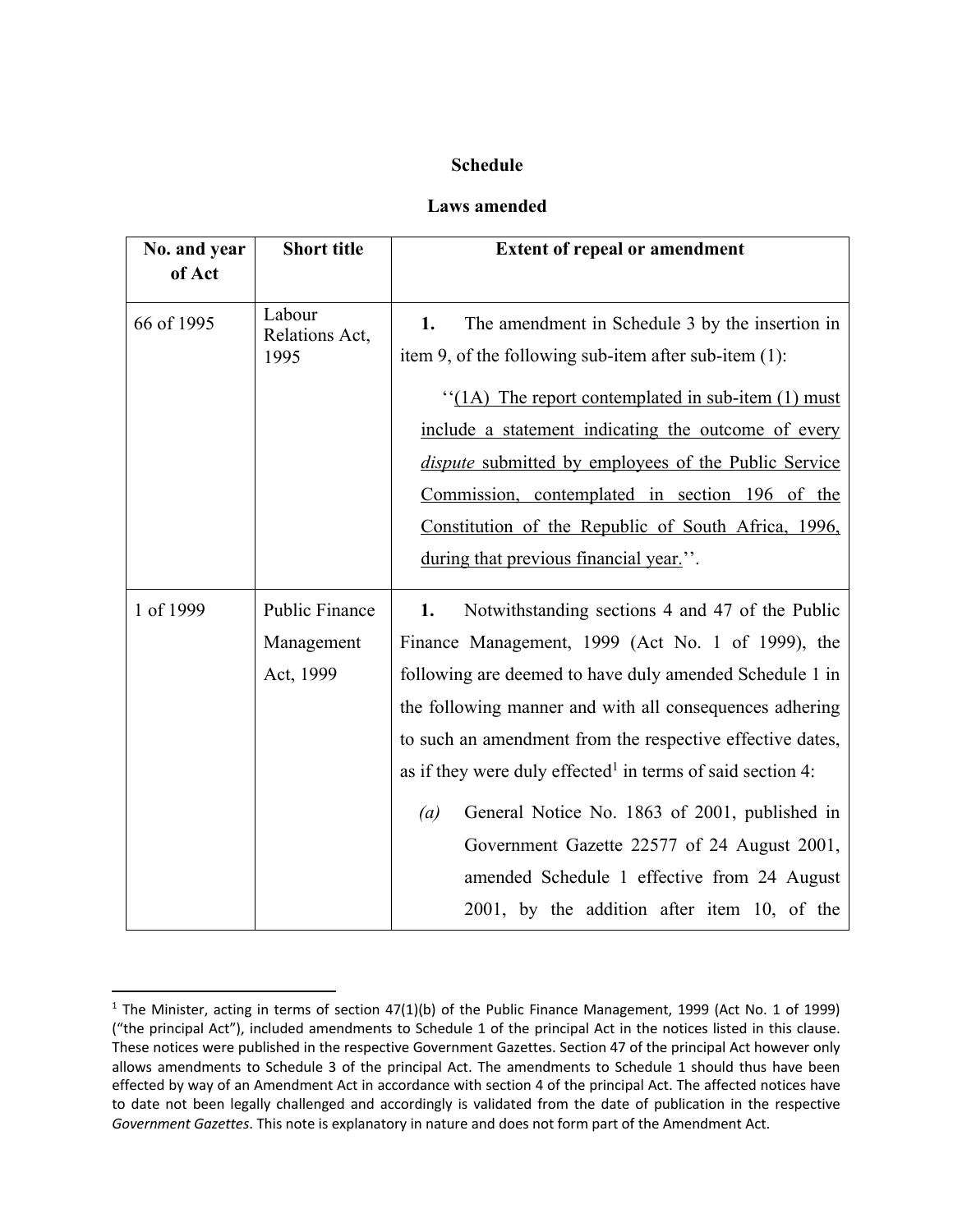|  |             | following item:                                     |
|--|-------------|-----------------------------------------------------|
|  |             |                                                     |
|  |             | "11. Independent Communications Authority of        |
|  |             | South Africa.";                                     |
|  | (b)         | General Notice No. 2302 of 2001, published in       |
|  |             | Government Gazette 22860 of 30 November             |
|  |             | 2001, amended Schedule 1 effective from 30          |
|  |             | November 2001, by the deletion in item 6, of the    |
|  |             | words<br>"The<br>Independent<br><b>Broadcasting</b> |
|  |             | Authority."; and                                    |
|  | (c)         | Government Notice No. 1396, published in            |
|  |             | Government Gazette 24042 of 15 November             |
|  |             | 2002, amended Schedule 1 effective from 15          |
|  |             | November 2002, by the deletion in item 8 of the     |
|  |             | words "The Commission on the Remuneration of        |
|  |             | Persons Holding Public Office.".                    |
|  | 2.          | The following Schedule is hereby substituted for    |
|  | Schedule 1: |                                                     |
|  |             | "Schedule 1                                         |
|  |             | CONSTITUTIONAL INSTITUTIONS                         |
|  | 1.          | The Public Protector.                               |
|  | 2.          | The Human Rights Commission.                        |
|  | 3.          | Commission for the Promotion and Protection of      |
|  |             | the Rights of Cultural, Religious and Linguistic    |
|  |             | Communities.                                        |
|  | 4.          | The Commission for Gender Equality.                 |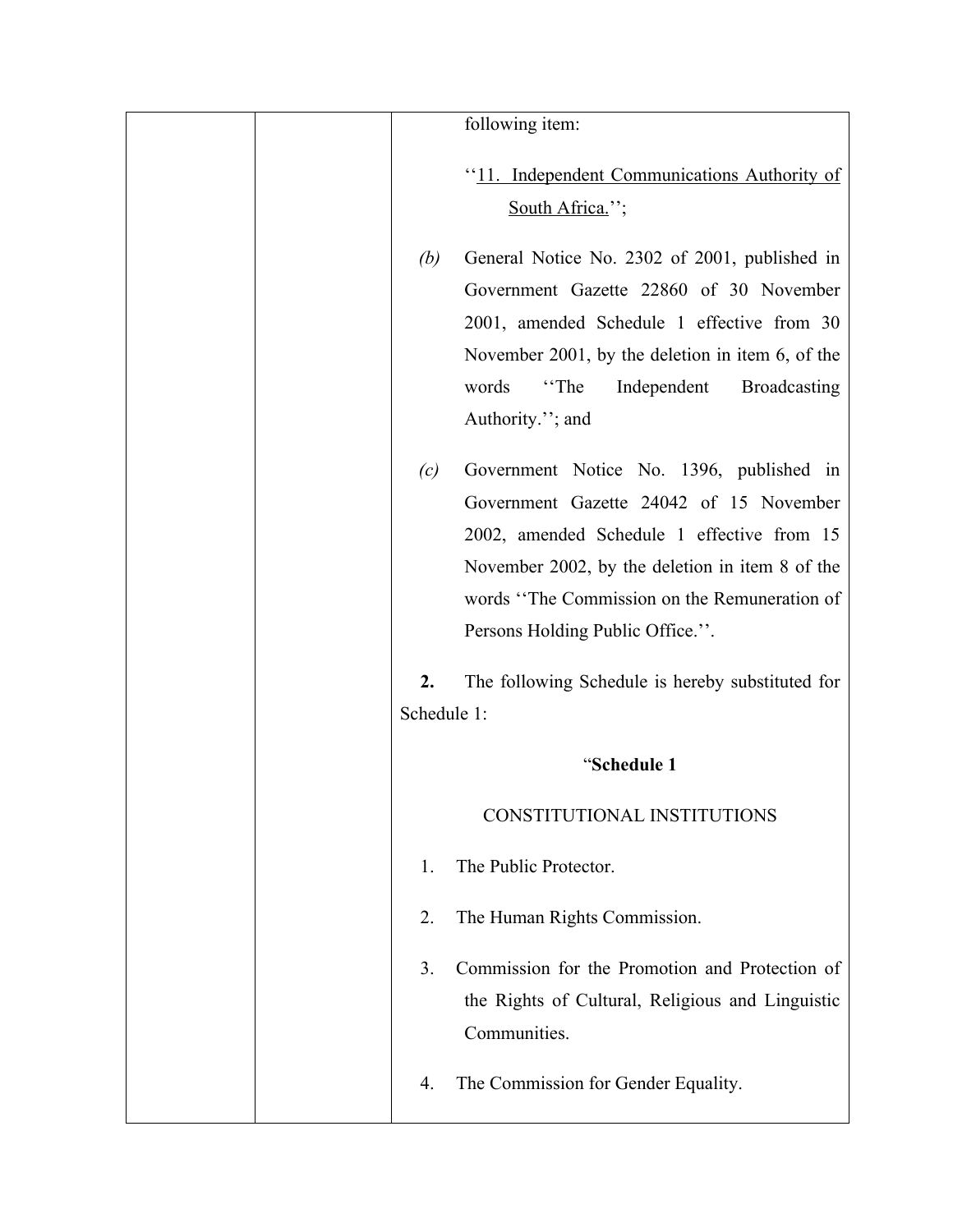|  | The Independent Electoral Commission.<br>5.                     |
|--|-----------------------------------------------------------------|
|  | 6.                                                              |
|  | The Financial and Fiscal Commission.<br>7.                      |
|  | 8.                                                              |
|  | 9.<br>The Pan South African Language Board.                     |
|  | The Municipal Demarcation Board.<br>10.                         |
|  | Independent Communications Authority of South<br>11.<br>Africa. |
|  | The Public Service Commission.".<br>12.                         |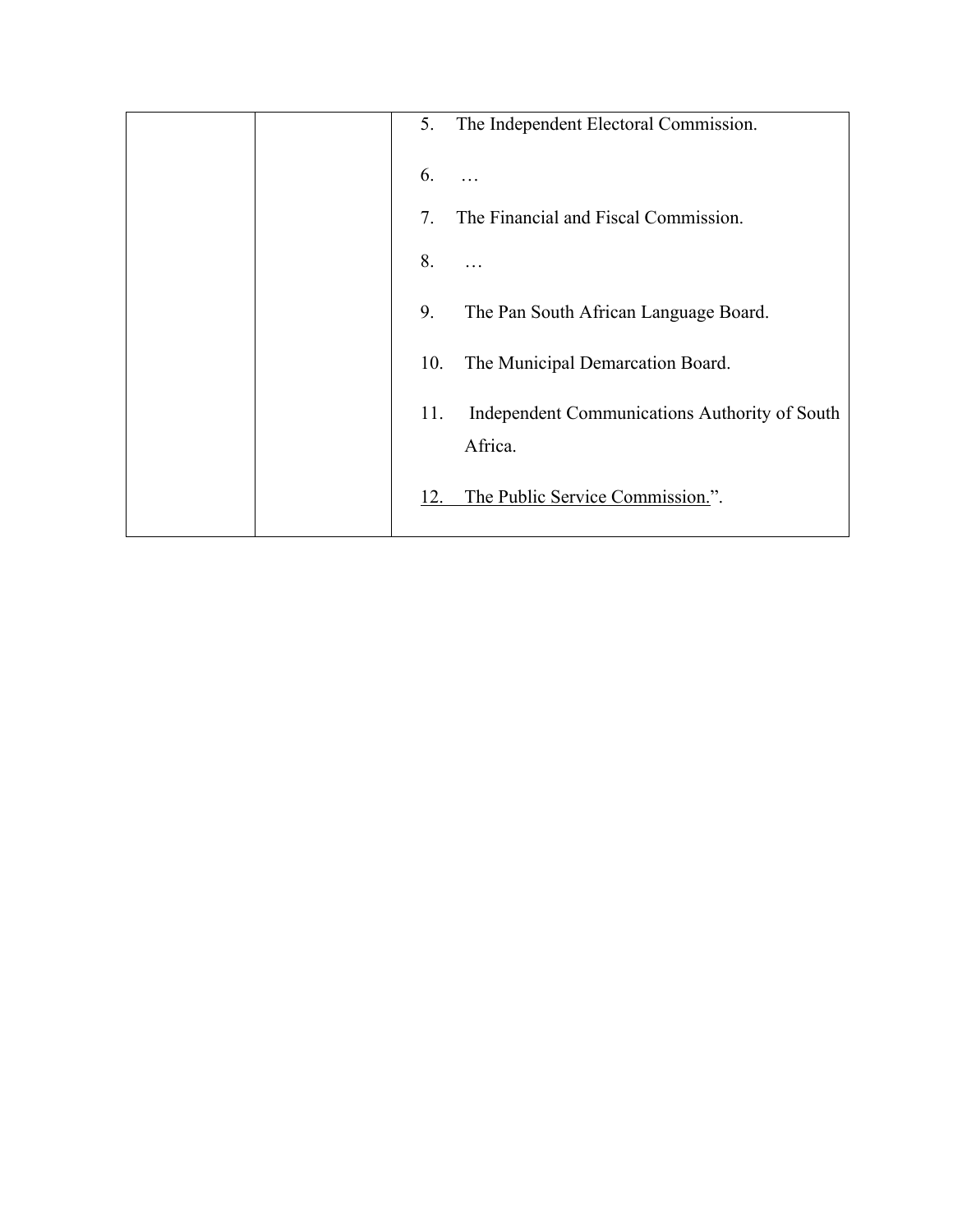# **MEMORANDUM ON THE OBJECTS OF THE PUBLIC ADMINISTRATION LAWS GENERAL AMENDMENT BILL, 2021**

#### **1. INTRODUCTION**

- 1.1 The testimony delivered in front of the Commission of Inquiry into Allegations of State Capture since 21 August 2018 has revealed that political interference in the public administration, which has effectively erased the line of separation between party and state, is the foundation of state capture and systemic corruption in South Africa.
- 1.2 As a result of this political interference, which results in the appointment of public servants and other officials on the basis of political loyalty rather than on the basis of demonstrated merit, South Africa's public service is collapsing under the weight of corruption and a lack of skills. Governance failures and widespread corruption, including in the form of systemic state capture, also occupy a central place in our country's public discourse.
- 1.3 While the Constitution of the Republic of South Africa, 1996 ("Constitution"), created a Public Service Commission ("Commission") for a democratic South Africa, the powers expressly granted to the Commission are mainly advisory in nature. Although the Constitution allows for further powers and functions to be granted to the Commission, none of the Acts governing the public administration, namely the Public Service Act, 1994 (Proclamation 103 of 1994); the Public Service Commission Act, 1997 (Act No. 46 of 1997); the Public Finance Management Act, 1999 (Act No. 1 of 1999); or the Public Administration Management Act, 2014 (Act No. 11 of 2014), does so.
- 1.4 The type of destructive political interference exposed by the Commission of Inquiry into Allegations of State Capture is possible because the Public Service Act, 1994 (Proclamation 103 of 1994) provides for the President, Ministers, Premiers and Members of the Executive Council to be closely involved in the career incidents of public service servants, including appointment, promotion and dismissal, without enforcing the need for appointments to be based on demonstrated merit.
- 1.5 Most developed countries and many of South Africa's developing country peers have long since made it impossible and unlawful for politicians to interfere with appointments to an independent bureaucracy. This is the only way to ensure that merit trumps political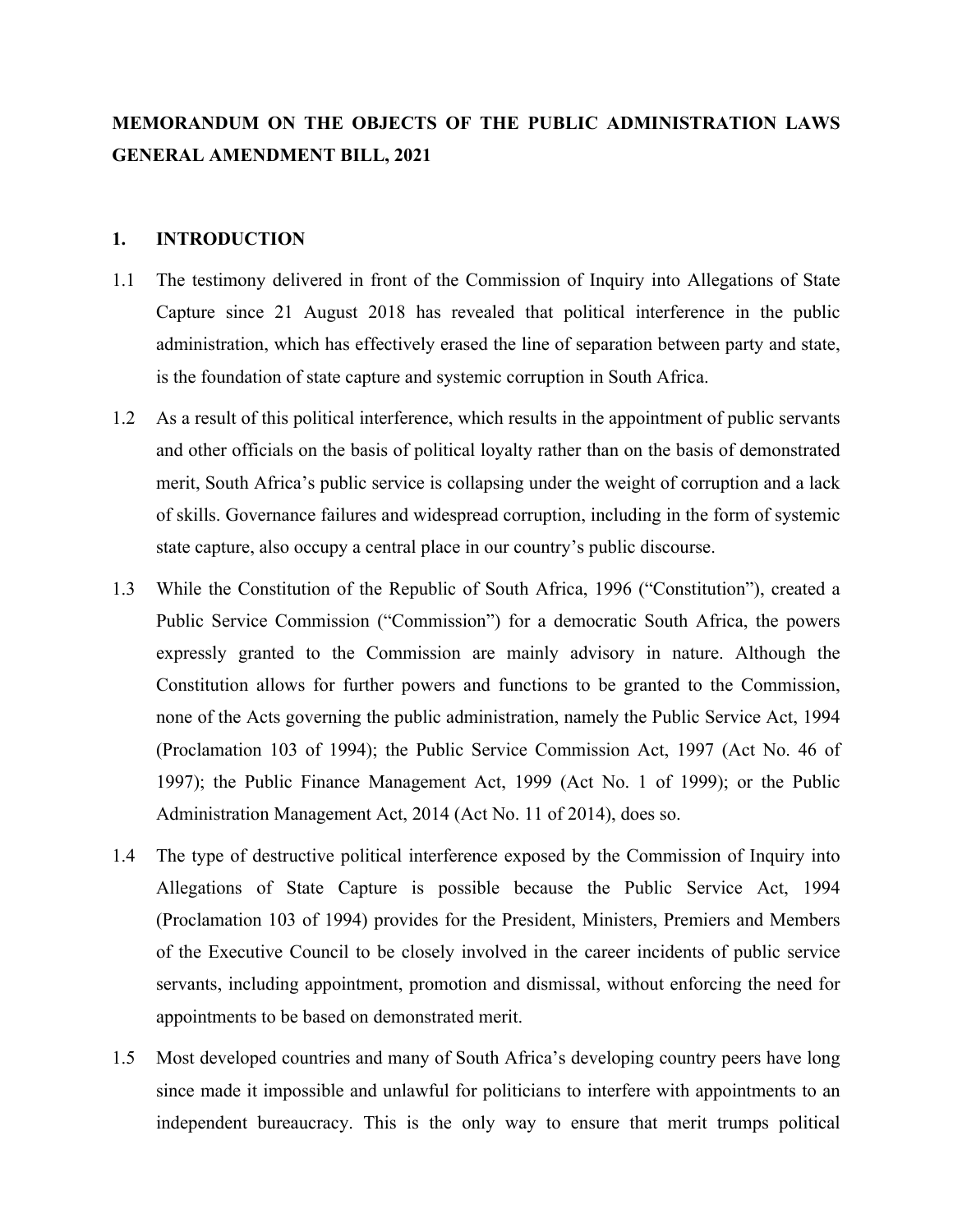patronage in the appointment of public servants. From Germany to the United Kingdom and Japan to Botswana, Brazil, South Korea, Malaysia and Mauritius – all have ensured merit-based recruitment by removing politicians from appointment decisions.

- 1.6 It is therefore necessary to introduce legislative amendments that make it illegal for political office-bearers to be employed as public servants.
- 1.7 In order to further ensure that South Africa's public service is a capable body consisting of professionals with the necessary and appropriate experience and skills, it is necessary that the Commission is given the powers and human resources that will enable it to undertake merit based recruitment. It is after all this body that is tasked by the Constitution with the maintenance of an effective and efficient public administration, and a high standard of professional ethics in the public service.
- 1.8 It is also necessary to review the powers and functions given to the Commission by the other Acts governing the public administration namely the Public Service Act, 1994 (Proclamation 103 of 1994); the Public Finance Management Act, 1999 (Act No. 1 of 1999) ("PFMA"); and the Public Administration Management Act, 2014 (Act No. 11 of 2014).
- 1.9 The Commission is established in Chapter 10 of the Constitution, and is independent and impartial. However it is not listed as a Constitutional Institution in Schedule 1 to the PFMA and therefore the provisions of the PFMA are not directly applicable to it. This amendment seeks to rectify this omission in order ensure that the Commission is rightfully included as one of the independent commissions, which are listed under Schedule 1 to the PFMA.
	- 1.9.1 When considering this amendment, it was noted that Schedule 1 has previously been incorrectly amended. It is necessary for these amendments to first be validated before the Commission may be included in the Schedule: Section 4 of the PFMA provides that any draft legislation that amends the PFMA, must be introduced in Parliament by the Minister of Finance or only after the Minister has been consulted on the contents of the draft legislation. In terms of section 47 of the PFMA, Schedule 3 may be amended through a notice by the Minister in the *Government Gazette*. Schedule 1 to the PFMA had previously been amended by two General Notices and one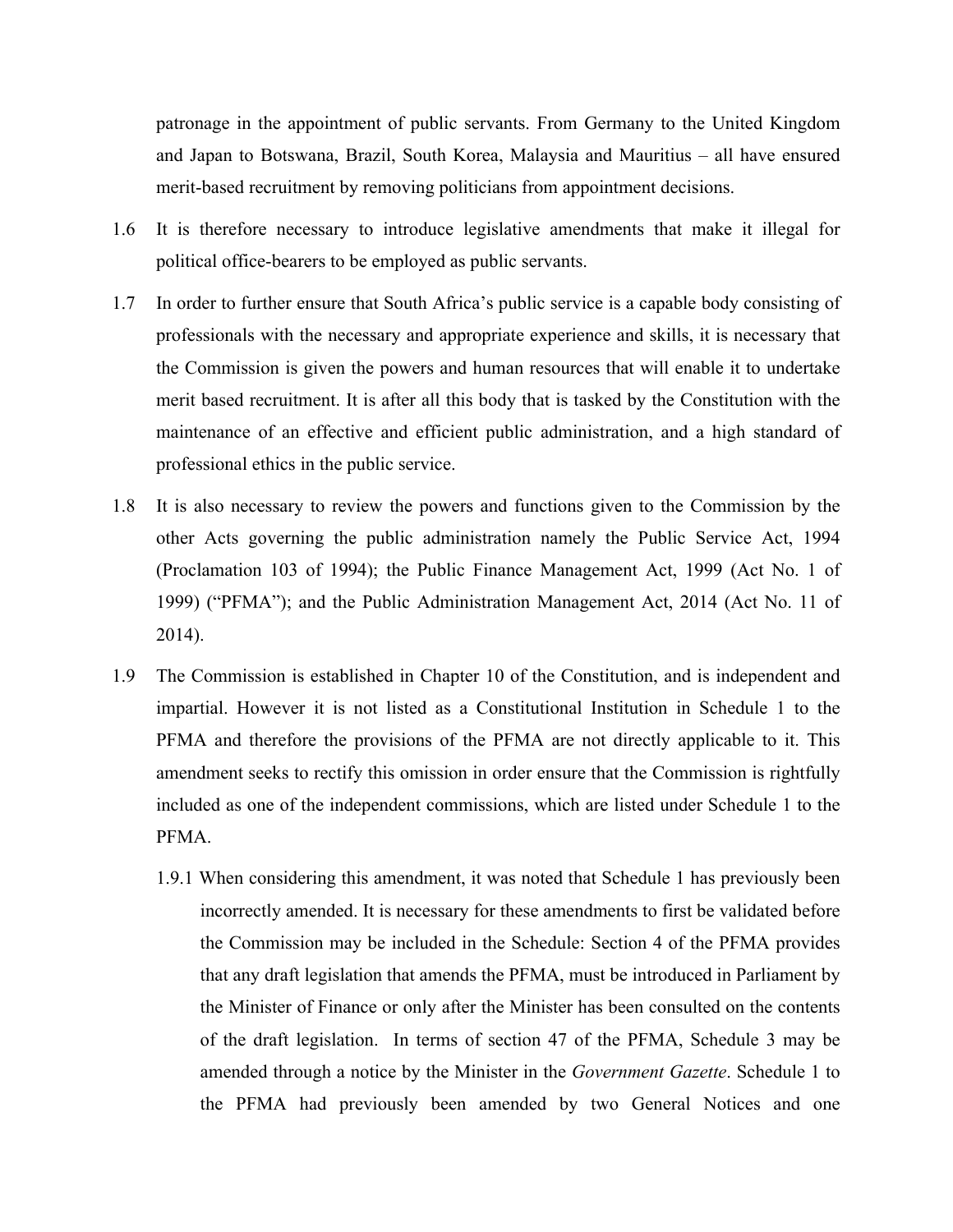Government Notice, which therefore did not comply with section 4 of the PFMA. It appears that these amendments were mistakenly done in terms of section 47 of the PFMA. However, as these notices have not been legally challenged and thus to allow for legal certainty, this Bill seeks to validate those amendments from the date on which the Minister intended the amendments to be effective – with all the consequences that would normally adhere to such an amendment if it was done in terms of section 4.

#### **2. OBJECTS OF THE BILL**

- 2.1 The purpose of the Public Administration Laws General Amendment Bill ("the Bill") is to amend the—
	- 2.1.1 Public Service Act, 1994 (Proclamation No. 103 of 1994) ("Public Service Act"), to provide for the duty to report to the Public Service Commission when an executive authority or head of department acts on a direction of the Public Service Commission. This is to align the Public Service Act with the new remedial action powers of the Public Service Commission. The Bill further removes the possibility of providing special service benefits to heads of departments who are dismissed. The Bill further provides clarity in respect of directions and recommendations made by the Public Service Commission. The amendments also include the limitation of political rights under certain circumstances, and removes the Public Service Commission from the ambit of the Public Service Act;
	- 2.1.2 Public Service Commission Act, 1997 (Act No. 46 of 1997) ("the Public Service Commission Act"), so as to elucidate the powers of the Public Service Commission ("Commission") to give directions related to recruitment, transfers, promotions and dismissals, and to grant the Commission the power to take remedial action. The Bill also creates a chapter dedicated to the human resources necessary to ensure the effective and efficient functioning of the Commission. Transitional provisions are provided in this regard. The Bill clarifies that delegations of the powers, functions and duties of the Commission are to be made by the executive authority of the Commission and sets out the matters related to such delegation; and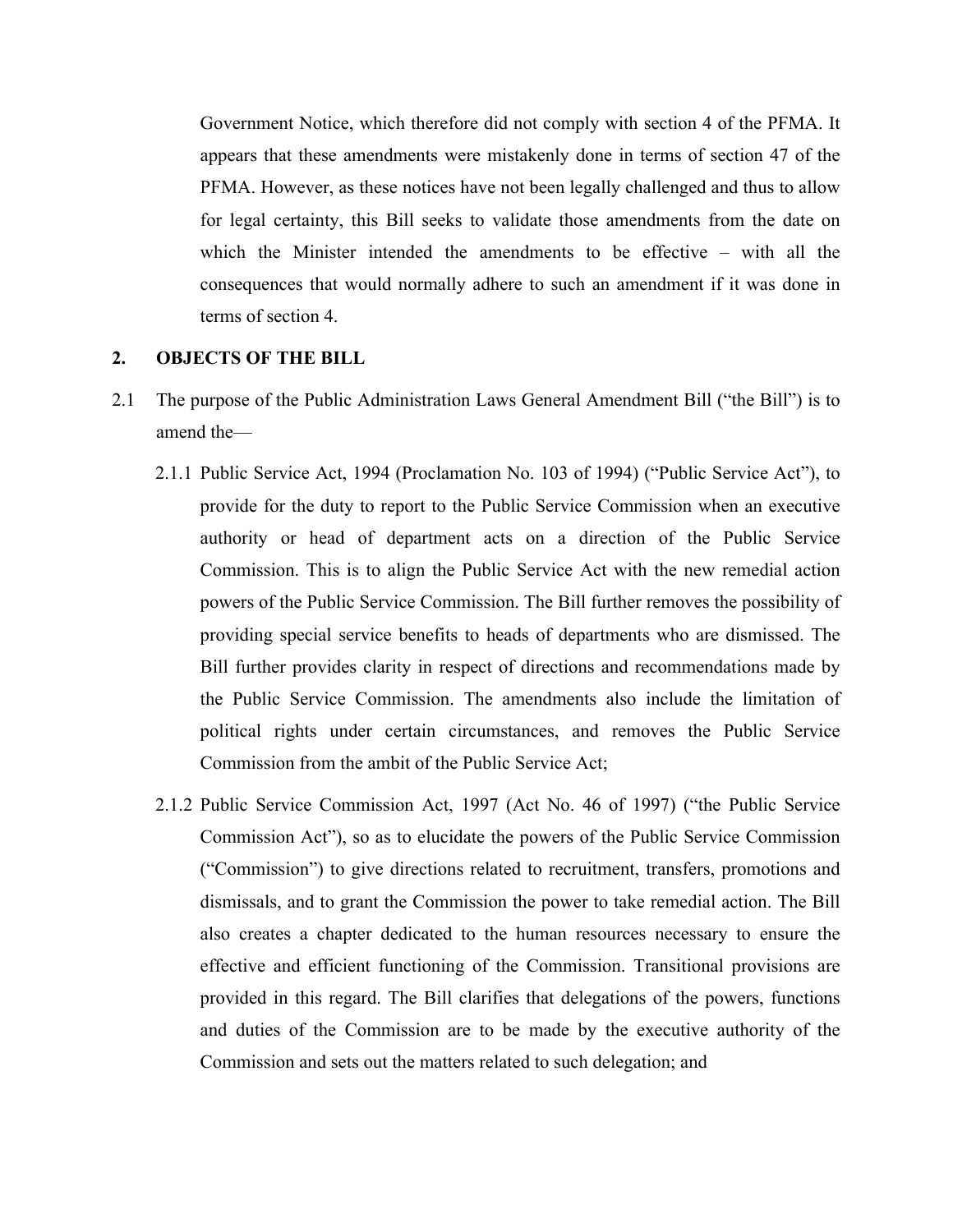- 2.1.3 Public Administration Management Act, 2014 (Act No. 11 of 2014) ("Public Administration Management Act"), so as to require the Minister to obtain the concurrence of the executive authority of the Public Service Commission in respect of a directive to be applicable to the Office of the Public Service Commission.
- 2.2 The Bill also requires that the Commission for Conciliation, Mediation and Arbitration includes information on disputes submitted by employees of the Public Service Commission in its annual report and provides for the Commission to be added to Schedule 1 to the PFMA as a Constitutional Institution to which the PFMA applies. In order to do the latter, the Bill also validates previous amendments that had been made to Schedule 1 to the PFMA, which amendments were incorrectly effected through a notice in the *Government Gazette*.

### **3. CONTENTS OF THE BILL**

- 3.1 Clause 1 amends the Public Service Act by the deletion of the reference to the Commission in the definition of "executive authority" and the insertion for a definition of "political office".
- 3.2 Clause 2 amends section 5 of the Public Service Act to provide for the written report that the relevant authority must submit following a direction of the Commission.
- 3.3 Clause 3 amends section 12 of the Public Service Act to remove the special service benefit in respect of persons who have been dismissed from service.
- 3.4 Clause 4 amends section 31 of the Public Service Act by redefining the "determination of the Minister" to include directions of the Commission. The citation of the Constitution is also corrected.
- 3.5 Clause 5 amends section 35 of the Public Service Act by providing for the Commission to give directions instead of mere recommendations.
- 3.6 Clause 6 inserts a new section 35A into the Public Service Act, which provides for a limitation requiring that employees may not hold political office in a political party, political organisation or structure of either.
- 3.7 Clause 7 amends Schedule 1 to the Public Service Act by the deletion of the reference to the Commission as a Department and the Director-General as its head.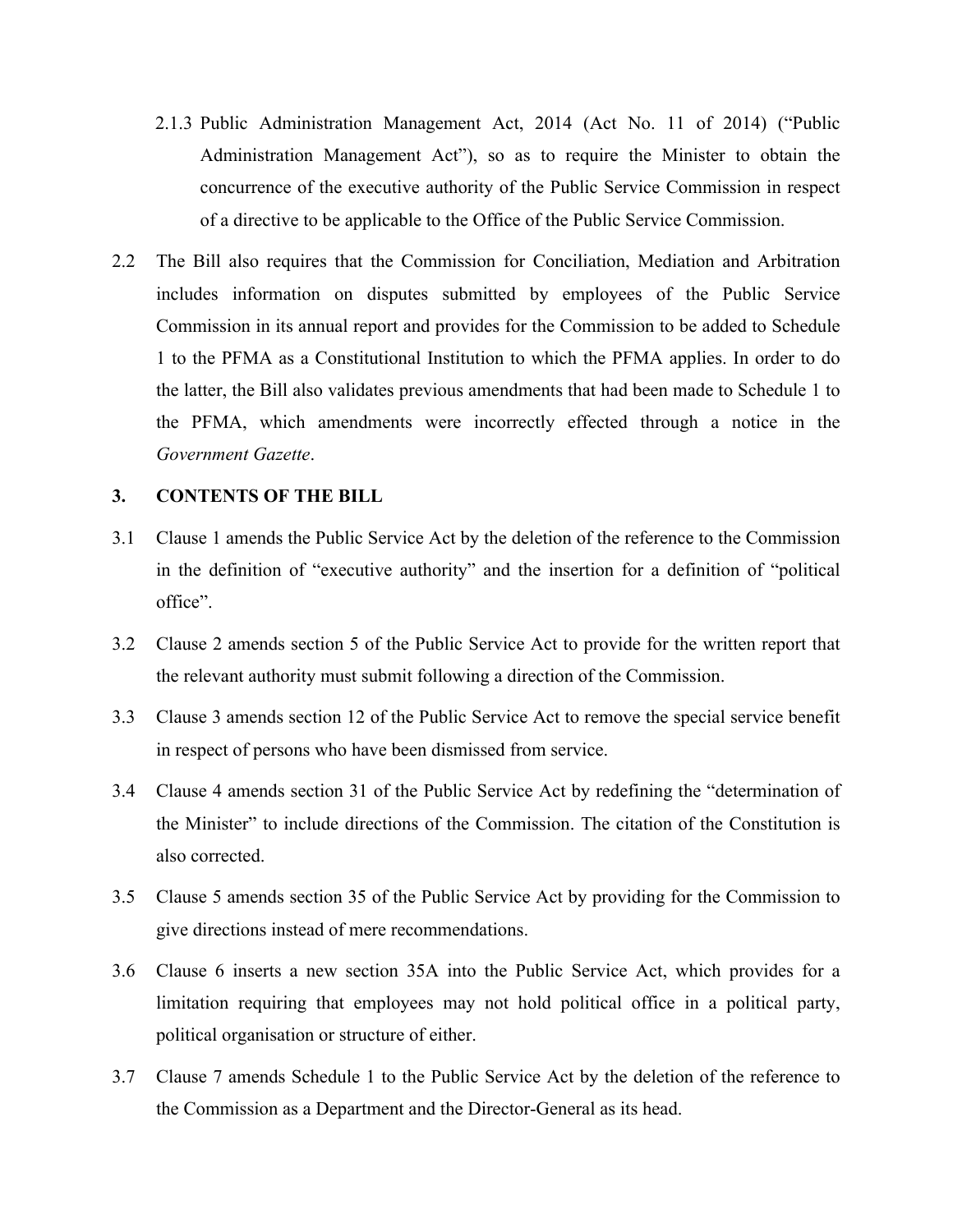- 3.8 Clause 8 amends section 1 of the Public Service Commission Act by inserting definitions for "chief executive officer", "employee", "executive authority", "political office", "relevant authority" and "staff of the Commission". Clause 1 also substitutes the definition of "officer" in that Act.
- 3.9 Clause 9 inserts section 8A in the Public Service Commission Act. This new section 8A provides that the Commission must give directions contemplated in section 196(4)(d) of the Constitution, to every sector, administration and institution of the public administration related to recruitment, transfers, promotions, and dismissals. It further clarifies that these directions must also be given to the Commission itself. The new section 8A provides for factors, aimed at minimising political interference, that must be included in these directions. The new section 8A also makes failure to comply with a direction under this section, an offence.
- 3.10 Clause 10 inserts section 10A in the Public Service Commission Act. This new section 10A provides that the Commission must, when proposing measures, giving directions, making recommendations, providing advice, or exercises an additional power or function that is a direction or is guiding in nature, stipulate a time frame for relevant authorities to submit a written report with actions and plans in respect thereof. The new section 10A prescribes what a relevant authority must report and requires the Commission to, within a reasonable time, investigate whether such actions and plans have been implemented. The Commission may summons the relevant authority to appear before it where the Commission has material concerns with the report of the relevant authority and must table its concerns in the relevant legislature. The Commission is further required to table a report on whether the relevant authority has implemented the planned actions as reported to the Commission, in the relevant legislature. The Commission is also required to report irregularities to the relevant authorities. Failure by a relevant authority to submit the written report is made an offence.
- 3.11 Clause 11 repeals section 13 of the Public Service Commission Act, as delegations are now dealt with in the new part IIIA inserted by clause 12.
- 3.12 Clause 12 inserts a new part IIIA into the Public Service Commission Act that deals with the office of the Commission. Provision is made for an executive authority, a chief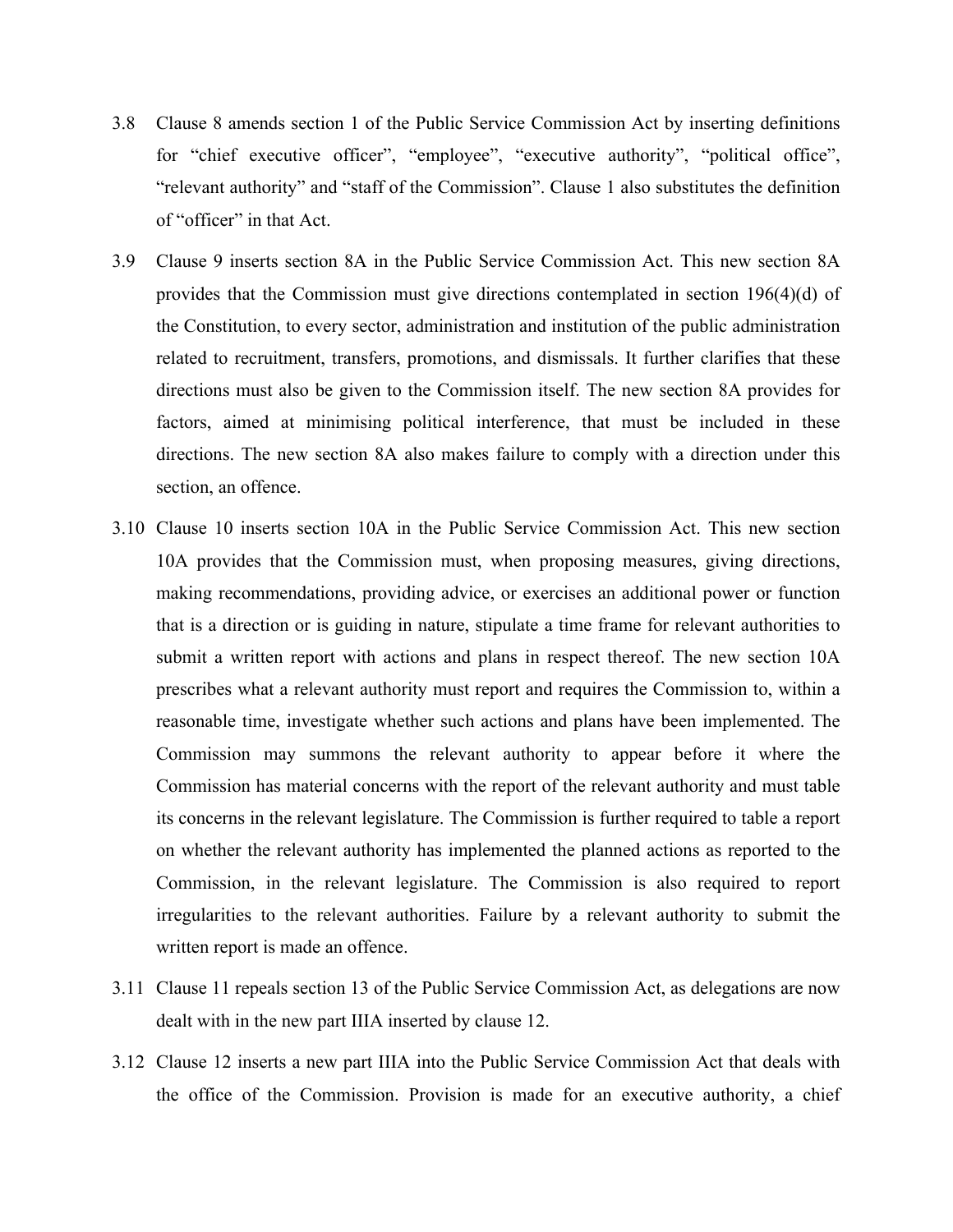executive officer and staff of the Commission. This new part IIIA also includes the organisation of the Office of the Commission, appointment processes, powers, duties and functions, employment terms and conditions and related matters, as well as procurement of services. This new part IIIA also specifically provides for measures to mitigate conflicts of interest, including a limitation on the holding of political office, delegation, liability under the State Liability Act, 1957 (Act No. 20 of 1957), and limitation of liability. The new part IIIA lastly provides for the application of the Public Service Act under certain circumstances.

- 3.13 Clause 13 repeals section 14 of the Public Service Commission Act, which deals with the Director General. The equivalent of this post is now provided for in clause 12.
- 3.14 Clause 14 inserts a new section 14A into the Public Service Commission Act, which provides for regulations that the chairperson of the Public Service Commission may make. These regulations are in relation to the human resource aspect of the Office of the Commission.
- 3.15 Clause 15 amends section 15 of the Public Service Commission Act so as to substitute the reference to "officer" and replace it with "employee" in order to align the Public Service Commission Act with the new definitions.
- 3.16 Clause 16 amends section 13 of the Public Administration Management Act to require the Minister, when considering a requirement for specific education or training as a prerequisite for specified appointments or transfers in the Public Service Commission, or for development needs of employees of the Commission, to consult with the chairperson of the Commission before seeking the approval of Cabinet on the matter.
- 3.17 Clause 17 provides for the amendment of laws:
	- 3.17.1 the Labour Relations Act, 1995 (Act No. 66 of 1995) is amended to require that the annual report of the Commission for Conciliation, Mediation and Arbitration established in terms of that Act, includes information on disputes submitted by employees of the Public Service Commission; and
	- 3.17.2 the Public Finance Management Act, 1999 (Act No. 1 of 1999) is amended as follows: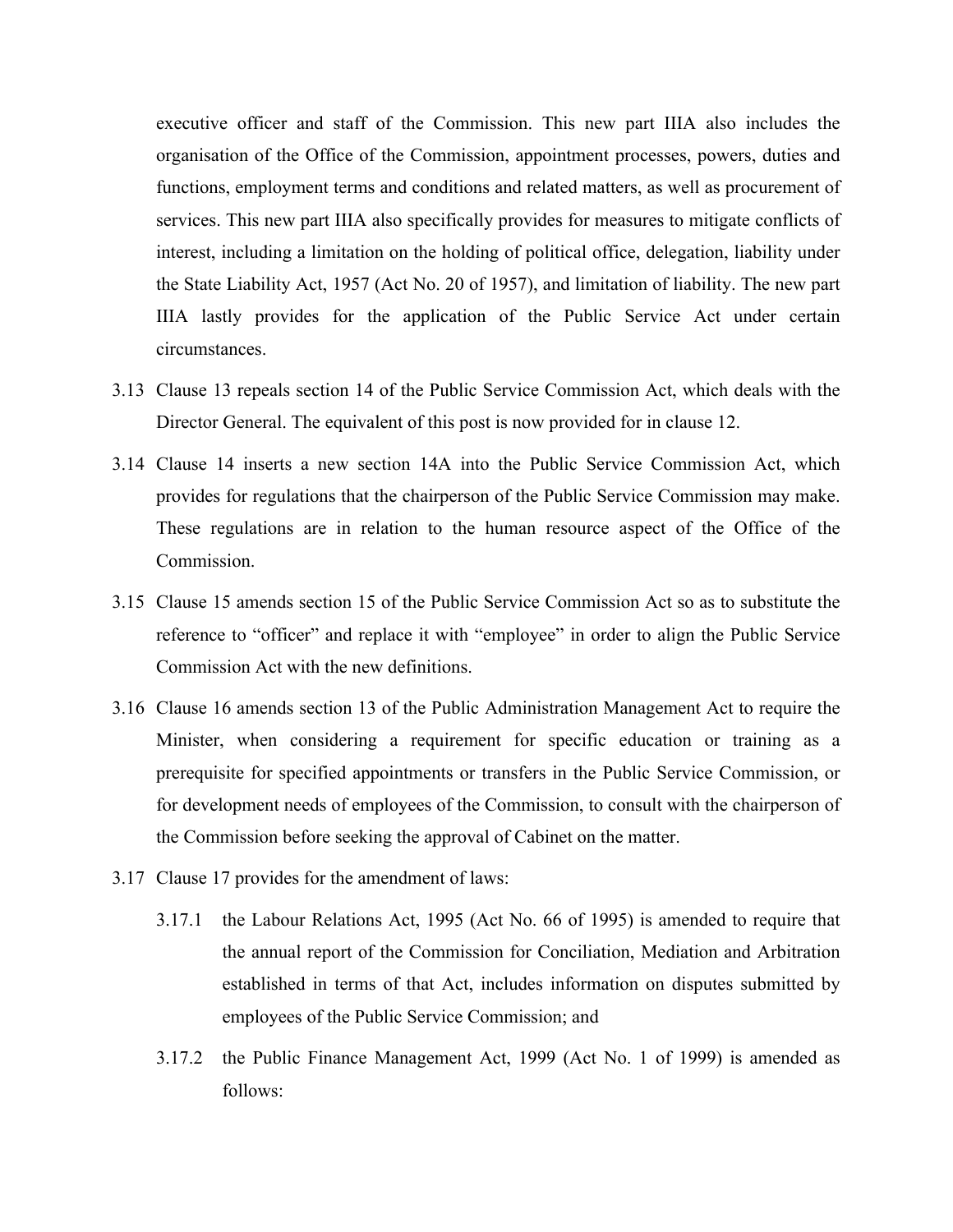- 3.17.2.1 The *ultra vires* amendments to Schedule 1 are retrospectively validated; and
- 3.17.2.2 Schedule 1 is substituted to include the Public Service Commission as a Constitutional Institution.
- 3.18 Clause 18 deals with transitional provisions related to the Office of the Public Service Commission.
- 3.19 Clause 19 provides for the short title of the Bill.

## **4. ORGANISATIONAL AND PERSONNEL IMPLICATIONS**

4.1 The Bill proposes an additional power for the Commission to take remedial action. The effective execution of this power may require additional personnel. The Office of the Commission has already been established and it is not foreseen that this Bill will result in any additional costs in that regard.

## **5. FINANCIAL IMPLICATIONS FOR THE STATE**

5.1 Additional personnel for the Commission, if required in respect of the newly-created remedial action powers, will have financial implications for the state.

## **6. DEPARTMENTS, BODIES OR PERSONS CONSULTED**

- 6.1 The following stakeholders were consulted—
	- Minister of Finance as required by section 4 of the PFMA; and
	- The National Economic Development and Labour Council as is required by section 5 of the National Economic Development and Labour Council Act, 1994 (Act No. 35 of 1994).

## **7. PARLIAMENTARY PROCEDURE**

- 7.1 The Member proposes that the Bill must be dealt with in accordance with the procedure established by section 76 of the Constitution since it deals with legislation envisaged in section 196 of the Constitution and thus sections  $76(3)(d)$ , (e) and (f) apply to it.
- 7.2 The Member is of the opinion that it is not necessary to refer this Bill to the National House of Traditional Leaders in terms of section 18(1)(*a*) of the Traditional Leadership and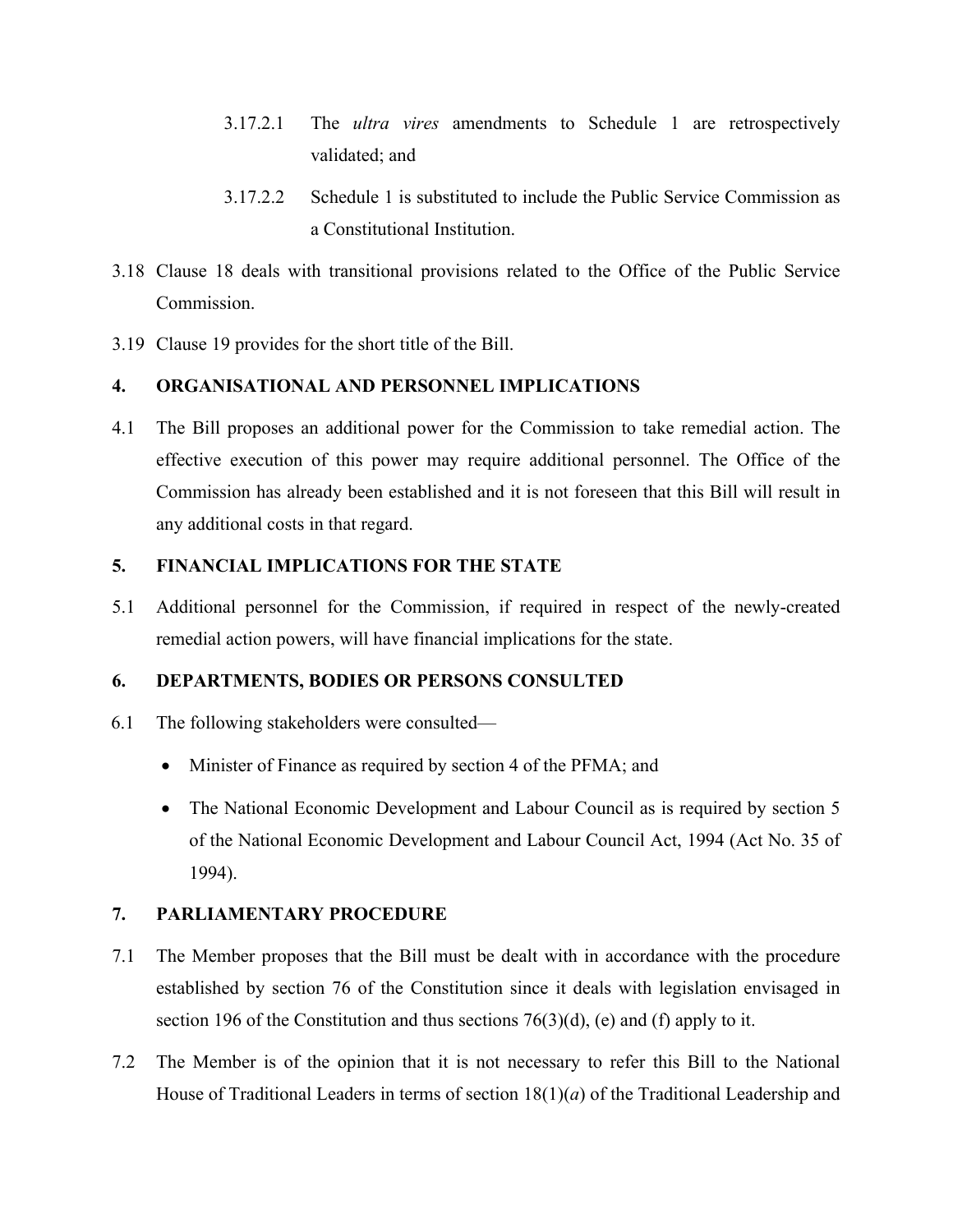Governance Framework Act, 2003 (Act No. 41 of 2003), since it does not contain provisions pertaining to customary law or customs of traditional communities.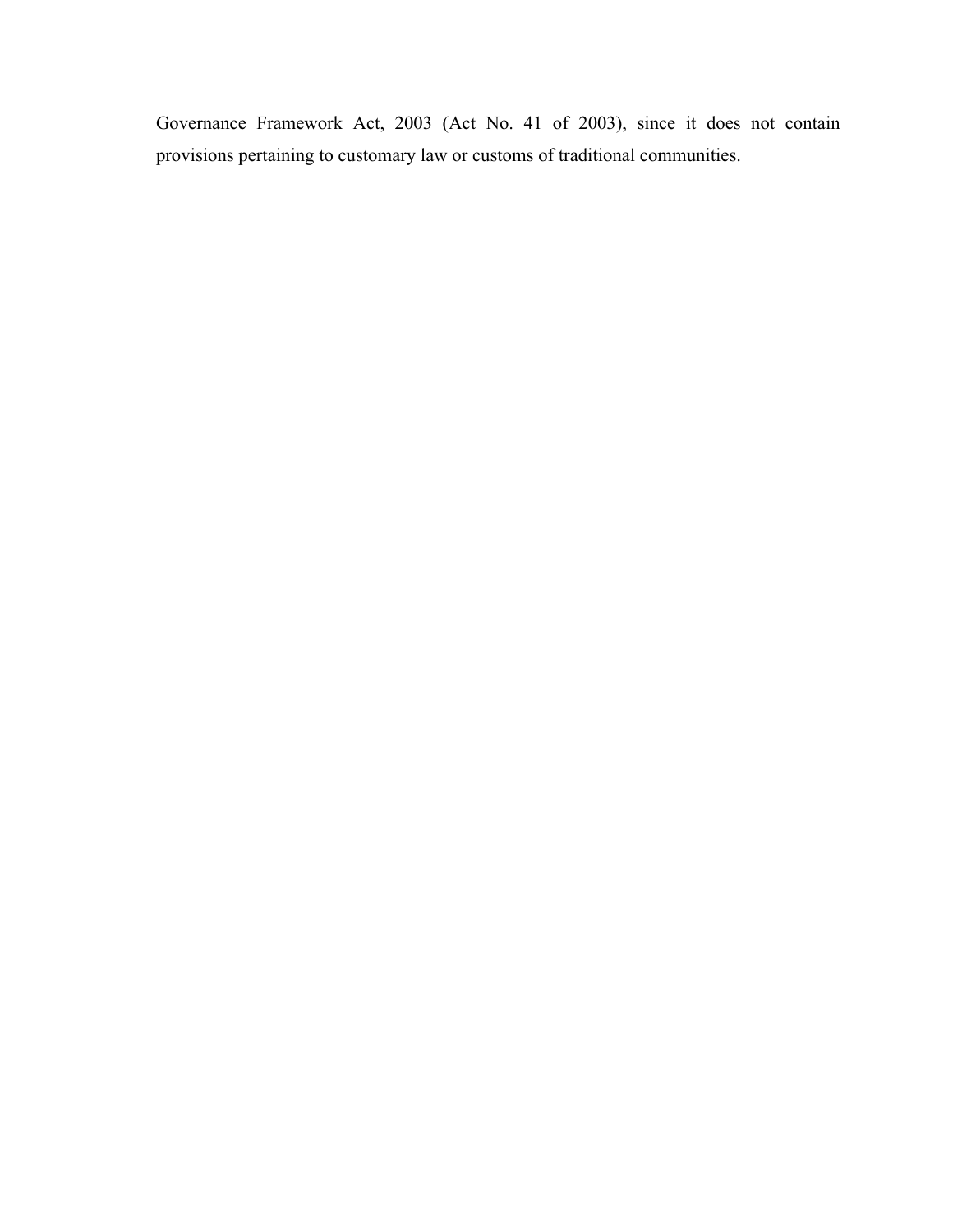

**LEGAL SERVICES** 

PO Box 15 Cape Town 8000 Republic of South Africa Tel: 27 21 403 2626 www.parliament.gov.za

> Our Ref: P1.2020 3 March 2021

## **Dr Schreiber, MP**

Dear Sir,

## **RE: COMPLIANCE WITH NATIONAL ASSEMBLY RULE 279(4)**

- 1. On 26 May 2016 the National Assembly adopted the *First Report of Rules Committee of National Assembly*, dated 24 May 2016. This report discussed the comprehensive review of the Rules applicable in the National Assembly, and proposed amendments to these Rules. These amendments came into effect on 27 May 2016.
- 2. One of the amendments requires that all Bills introduced by a committee or an Assembly member be certified by the Chief Parliamentary Legal Adviser or a designated Parliamentary Legal Adviser:

"279. Introduction of bills in Assembly

(4) A Bill introduced by a committee or an Assembly member must be certified by the Chief Parliamentary Legal Adviser or a parliamentary legal adviser designated by him or her as being—

- (a) consistent with the Constitution and existing legislation; and
- (b) properly drafted in the form and style which conforms to legislative drafting practice."
- 3. As the Public Administration Laws General Amendment Bill has already been considered by our Office, kindly find attached hereto a certificate as required by National Assembly Rule 279(4).

Yours faithfully,

4dir R  $\sqrt{2}$  /  $\sqrt{2}$ 

 $\Im$ R van der Merwe Senior / Parliamentary Legal Adviser